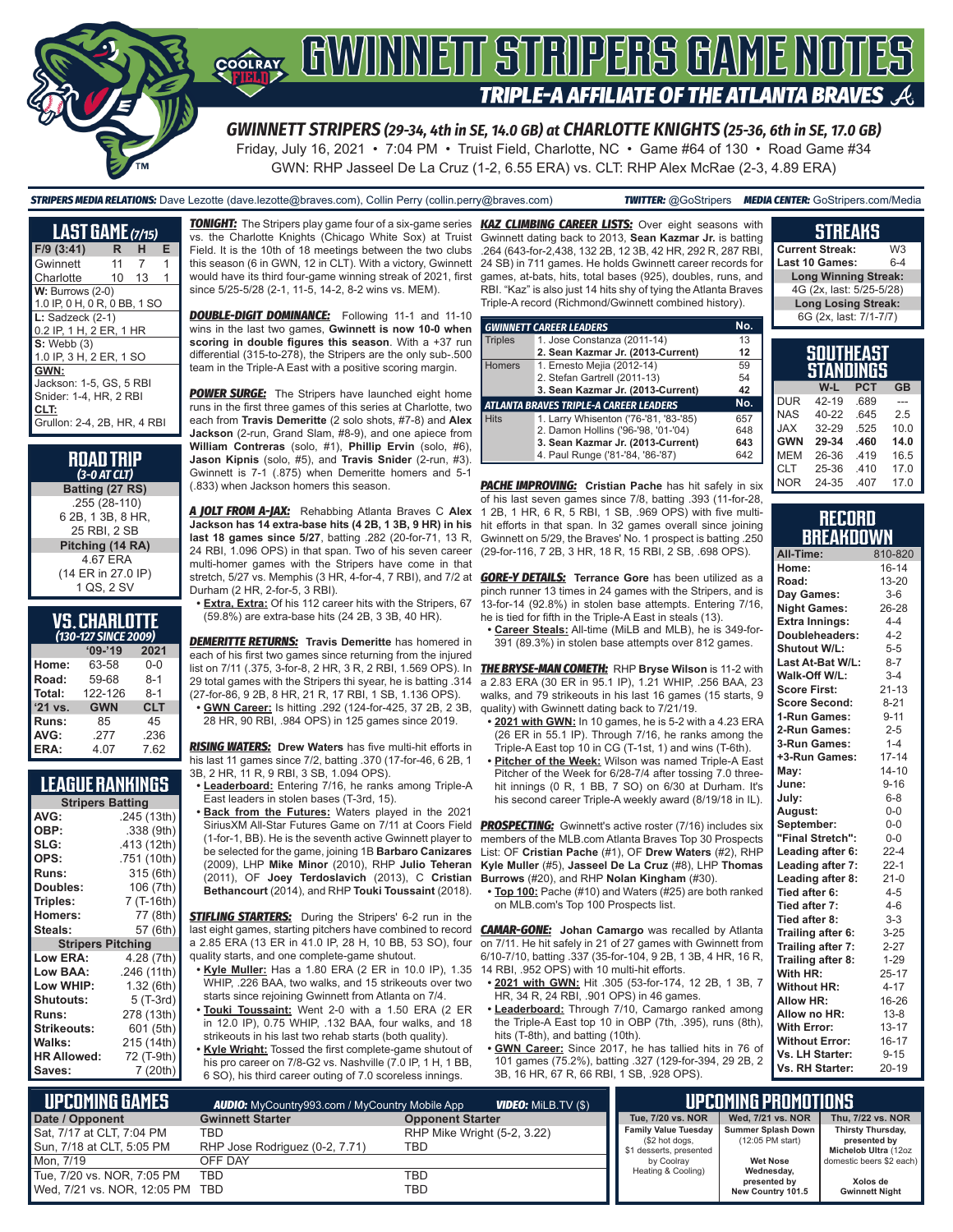

**ETC.**

Lucroy (1)

**MANAGER MATT TUIASOSOPO**

#### *FRIDAY, JULY 16, 2021 AT CHARLOTTE*

**VS. 2021 OPPONENTS**

|                                                                                                                                                                   | Matt Tuiasosopo is in his first season as Gwinnett manager and his third season                                                                                    |                   |                                                      |                                            |                 |                                                           |                                     | Home                                                                     | Road                            | <b>Total</b>                               |                                                                | Home               | Road                              | <b>Total</b>            |
|-------------------------------------------------------------------------------------------------------------------------------------------------------------------|--------------------------------------------------------------------------------------------------------------------------------------------------------------------|-------------------|------------------------------------------------------|--------------------------------------------|-----------------|-----------------------------------------------------------|-------------------------------------|--------------------------------------------------------------------------|---------------------------------|--------------------------------------------|----------------------------------------------------------------|--------------------|-----------------------------------|-------------------------|
| as a coach in the Atlanta Braves organization in 2021. He was named the seventh<br>manager in team history on 3/30/21. Tuiasosopo is both the youngest manager in |                                                                                                                                                                    |                   |                                                      |                                            |                 | <b>CHA</b><br>---                                         | $8 - 1$                             | 8-1                                                                      | COL                             | ---                                        | ---                                                            | ---                |                                   |                         |
| team history (turned 35 on 5/10) and the first former Gwinnett player to manage the                                                                               |                                                                                                                                                                    |                   |                                                      |                                            |                 | <b>DUR</b><br>---<br><b>JAX</b><br>$1 - 5$                | $1 - 5$<br>$\overline{\phantom{a}}$ | $1 - 5$<br>$1 - 5$                                                       | LOU<br><b>MW DIV</b>            | $4 - 2$<br>$4 - 2$                         | ---<br>$0-0$                                                   | $4 - 2$<br>$4 - 2$ |                                   |                         |
|                                                                                                                                                                   | club (hit .221 with 19 HR, 73 RBI in 178 games from 2016-17).                                                                                                      |                   |                                                      |                                            |                 |                                                           |                                     | <b>MEM</b><br>$5 - 1$                                                    | $3-3$                           | 8-4                                        |                                                                |                    |                                   |                         |
|                                                                                                                                                                   |                                                                                                                                                                    |                   |                                                      |                                            |                 |                                                           |                                     | <b>NAS</b><br>$6-6$                                                      | $0-6$                           | $6 - 12$                                   |                                                                |                    |                                   |                         |
|                                                                                                                                                                   | Tuiasosopo made his managerial debut in 2019 with Class-A Rome, leading the club                                                                                   |                   |                                                      |                                            |                 |                                                           |                                     | <b>NOR</b><br>---                                                        | $1 - 5$                         | $1 - 5$                                    |                                                                |                    |                                   |                         |
|                                                                                                                                                                   | to a 65-74 record and earning Atlanta's Bobby Cox Award for minor league manager                                                                                   |                   |                                                      |                                            |                 |                                                           |                                     | <b>SE DIV</b><br>$12 - 12$                                               | 13-20                           | 25-32                                      |                                                                |                    |                                   |                         |
|                                                                                                                                                                   | of the year. He was set to return to Rome in 2020, but was reassigned to the Braves<br>Alternate Training Site at Coolray Field once the MiLB season was canceled. |                   |                                                      |                                            |                 |                                                           |                                     |                                                                          |                                 |                                            |                                                                |                    |                                   |                         |
|                                                                                                                                                                   |                                                                                                                                                                    |                   |                                                      |                                            |                 |                                                           |                                     |                                                                          |                                 |                                            | LAST AT-BAT WINS (8)                                           |                    |                                   |                         |
|                                                                                                                                                                   | Tuiasosopo's Managerial Career                                                                                                                                     |                   |                                                      | Games                                      | W-L             | <b>PCT</b>                                                | <b>Playoffs</b>                     | The Stripers are 8-7 (.533) in games decided in the last at-bat in 2021. |                                 |                                            |                                                                |                    |                                   |                         |
|                                                                                                                                                                   | With Gwinnett (1 Season):<br>MiLB Career (2 Seasons):                                                                                                              |                   |                                                      | 63<br>202                                  | 29-34<br>94-108 | .460<br>.465                                              | 0<br>$\mathbf 0$                    | Date/Opponent                                                            |                                 | <b>Score</b>                               | <b>Game-Winning Play</b>                                       |                    |                                   |                         |
|                                                                                                                                                                   |                                                                                                                                                                    |                   |                                                      |                                            |                 |                                                           |                                     | 5/4 at Charlotte                                                         |                                 | 10-9 (12th)                                | Almonte scores on E4 (Reynolds)                                |                    |                                   |                         |
|                                                                                                                                                                   |                                                                                                                                                                    |                   |                                                      |                                            |                 | All staff bios available in the 2021 Stripers Media Guide |                                     | 5/9 at Charlotte<br>5/14 vs. Louisville                                  |                                 | 12-9 (10th)                                | Camargo RBI single<br>Arcia solo HR                            |                    |                                   |                         |
|                                                                                                                                                                   |                                                                                                                                                                    |                   |                                                      |                                            |                 |                                                           |                                     | 5/16 vs. Louisville                                                      |                                 | $2-1$ (8th)<br>5-4 $(9th)*$                | Arcia walk-off solo HR                                         |                    |                                   |                         |
|                                                                                                                                                                   |                                                                                                                                                                    |                   |                                                      | EJECTIONS (2)                              |                 |                                                           |                                     | 5/25 vs. Memphis                                                         |                                 | $2-1$ (9th)*                               | Kazmar walk-off single                                         |                    |                                   |                         |
| Player/Coach                                                                                                                                                      |                                                                                                                                                                    |                   | Date/Inning                                          |                                            |                 | <b>Umpire</b>                                             |                                     | 6/9-G2 at Memphis                                                        |                                 | $3-1$ (8th)                                | Waters RBI single                                              |                    |                                   |                         |
| <b>Ryan Goins</b>                                                                                                                                                 |                                                                                                                                                                    |                   |                                                      | 5/25 vs. MEM, 7th Inning                   |                 | <b>HP Clint Vondrak</b>                                   |                                     | 6/18 vs. Nashville<br>6/30 at Durham                                     |                                 | 8-7 (10th)*<br>$2-1$ (9th)                 | Arcia scores on E4 (Hiura on Lucroy FC)<br>Pache RBI single    |                    |                                   |                         |
|                                                                                                                                                                   | <b>MGR Matt Tuiasosopo</b>                                                                                                                                         |                   |                                                      | 6/3 vs. JAX, 8th Inning                    |                 | <b>HP Alex Tosi</b>                                       |                                     |                                                                          |                                 |                                            |                                                                |                    |                                   |                         |
|                                                                                                                                                                   |                                                                                                                                                                    |                   |                                                      |                                            |                 |                                                           |                                     |                                                                          |                                 |                                            |                                                                |                    |                                   | *Denotes "walk-off" win |
|                                                                                                                                                                   |                                                                                                                                                                    |                   |                                                      |                                            |                 |                                                           |                                     |                                                                          |                                 |                                            |                                                                |                    |                                   |                         |
|                                                                                                                                                                   |                                                                                                                                                                    |                   |                                                      | <b>TEAM DEFENSE (5TH IN TRIPLE-A EAST)</b> |                 |                                                           |                                     |                                                                          |                                 |                                            | <b>GWINNETT PLAYERS USED (52 IN 2021)</b>                      |                    |                                   |                         |
| <b>PCT</b><br>.984                                                                                                                                                | ${\mathsf G}$<br>63                                                                                                                                                | <b>TC</b><br>2246 | <b>PO</b><br>1633                                    | $\mathsf{A}$<br>576                        | E<br>37         | <b>DP</b><br>64                                           | <b>TP</b><br>$\mathbf{1}$           | Arano, Victor                                                            | Pitchers (29)<br>Kingham, Nolan |                                            | Almonte, Abraham                                               |                    | Position (23)<br>Lucroy, Jonathan |                         |
|                                                                                                                                                                   |                                                                                                                                                                    |                   |                                                      |                                            |                 |                                                           |                                     | Biddle, Jesse                                                            | Lee, Dylan                      |                                            | Arcia, Orlando                                                 |                    | Martinez, Carlos                  |                         |
| <b>Catchers</b>                                                                                                                                                   |                                                                                                                                                                    | <b>SB</b>         | $\mathsf{cs}$                                        | <b>ATT</b>                                 | <b>PCT</b>      | <b>PB</b>                                                 | W-L                                 | Bradford, Chasen                                                         | Lopez, Yoan                     |                                            | Brugman, Jaycob                                                |                    | Morales, Jonathan                 |                         |
| Casteel, Ryan<br>Contreras, William                                                                                                                               |                                                                                                                                                                    | $\mathbf{1}$<br>1 | $\mathbf 0$<br>0                                     | $\mathbf{1}$<br>$\mathbf{1}$               | .000<br>.000    | $\mathbf{1}$<br>$\overline{2}$                            | $1 - 1$<br>$3-0$                    | Burrows, Thomas<br>Chavez, Jesse                                         | Martin, Chris<br>Muller, Kyle   |                                            | Camargo, Johan<br>Casteel, Ryan                                |                    | Pache, Cristian                   |                         |
| Jackson, Alex                                                                                                                                                     |                                                                                                                                                                    | 8                 | 4                                                    | 12                                         | .333            | 1                                                         | $8 - 10$                            | Davidson, Tucker                                                         | Newcomb, Sean                   |                                            | Contreras, William                                             |                    | Sanchez, Yolmer<br>Snider, Travis |                         |
| Lucroy, Jonathan                                                                                                                                                  |                                                                                                                                                                    | 18                | 5                                                    | 23                                         | .217            | 1                                                         | $8 - 15$                            | De La Cruz, Jasseel                                                      | Roark, Tanner                   |                                            | Demeritte, Travis                                              |                    | Unroe, Riley                      |                         |
| Martinez, Carlos                                                                                                                                                  |                                                                                                                                                                    | 3                 | 0                                                    | 3                                          | .000            | 1                                                         | $2 - 1$                             | Edwards Jr., Carl                                                        | Rodriguez, Jose                 |                                            | Ervin, Phillip                                                 |                    | Waters, Drew                      |                         |
| Morales, Jonathan<br>Total:                                                                                                                                       |                                                                                                                                                                    | 10<br>41          | 3<br>12                                              | 13<br>53                                   | .231<br>.226    | 1<br>$\overline{7}$                                       | $7 - 7$<br>29-34                    | Flaa, Jay<br>Greene, Shane                                               | Santana, Edgar<br>Tice, Ty      |                                            | Goins, Ryan<br>Gore, Terrance                                  |                    |                                   |                         |
|                                                                                                                                                                   |                                                                                                                                                                    |                   |                                                      |                                            |                 |                                                           |                                     | Hernandez, Daysbel                                                       | Toussaint, Touki                |                                            | Heredia, Guillermo                                             |                    |                                   |                         |
|                                                                                                                                                                   | Outfield Assists (16):                                                                                                                                             |                   |                                                      |                                            |                 | Waters (6), Ervin (4), Sanchez (2), Almonte (1),          |                                     | Horacek, Mitch                                                           | Webb, Jacob                     |                                            | Inciarte, Ender                                                |                    |                                   |                         |
|                                                                                                                                                                   |                                                                                                                                                                    |                   |                                                      | Demeritte (1), Inciarte (1), Pache (1)     |                 |                                                           |                                     | Johnstone, Connor<br>Jones, Nate                                         | Wilson, Bryse<br>Wright, Kyle   |                                            | Jackson, Alex<br>Kazmar Jr., Sean                              |                    |                                   |                         |
|                                                                                                                                                                   | Pitcher Pickoffs (2):<br><b>Catcher Pickoffs (2):</b>                                                                                                              |                   | Y. Lopez (1), Muller (1)<br>Casteel (1), Jackson (1) |                                            |                 |                                                           |                                     | Kelley, Trevor                                                           |                                 |                                            | Kipnis, Jason                                                  |                    |                                   |                         |
|                                                                                                                                                                   |                                                                                                                                                                    |                   |                                                      |                                            |                 |                                                           |                                     |                                                                          |                                 |                                            |                                                                |                    |                                   |                         |
|                                                                                                                                                                   |                                                                                                                                                                    |                   |                                                      |                                            |                 |                                                           |                                     | Italics = Player no longer in Braves organization                        |                                 |                                            |                                                                |                    |                                   |                         |
|                                                                                                                                                                   |                                                                                                                                                                    |                   |                                                      | <b>STARTS</b>                              |                 |                                                           |                                     |                                                                          |                                 |                                            | <b>BASS-LANTA</b>                                              |                    |                                   |                         |
|                                                                                                                                                                   |                                                                                                                                                                    |                   |                                                      |                                            |                 |                                                           |                                     |                                                                          |                                 |                                            | 25 players have played for both Gwinnett and Atlanta in 2021:  |                    |                                   |                         |
| 1:                                                                                                                                                                | Waters (41), Pache (8), Inciarte (6), Arcia (5), Almonte (1), Ervin (1), Sanchez (1)                                                                               |                   |                                                      | <b>By Batting Order</b>                    |                 |                                                           |                                     | OF Abraham Almonte                                                       |                                 | <b>RHP Chris Martin</b>                    |                                                                |                    |                                   |                         |
| 2:                                                                                                                                                                | Kipnis (21), Pache (14), Arcia (12), Goins (7), Waters (3), Almonte (1),                                                                                           |                   |                                                      |                                            |                 |                                                           |                                     | INF/OF Orlando Arcia                                                     |                                 |                                            | LHP Kyle Muller (MLB Debut)                                    |                    |                                   |                         |
|                                                                                                                                                                   | Camargo (1), Ervin (1), Gore (1), Heredia (1) Sanchez (1)                                                                                                          |                   |                                                      |                                            |                 |                                                           |                                     | LHP Jesse Biddle                                                         |                                 | LHP Sean Newcomb                           |                                                                |                    |                                   |                         |
| 4:                                                                                                                                                                | Arcia (33), Camargo (21), Jackson (3), Lucroy (3), Kipnis (2), Contreras (1)<br>Camargo (22), Demeritte (13), Jackson (11), Lucroy (5), Kipnis (4), Almonte (3),   |                   |                                                      |                                            |                 |                                                           |                                     | INF Johan Camargo<br>RHP Jesse Chavez                                    |                                 | OF Cristian Pache<br>RHP Edgar Santana     |                                                                |                    |                                   |                         |
|                                                                                                                                                                   | Casteel (3), Contreras (1), Kazmar Jr. (1)                                                                                                                         |                   |                                                      |                                            |                 |                                                           |                                     | C William Contreras                                                      |                                 | RHP Ty Tice                                |                                                                |                    |                                   |                         |
| 5:                                                                                                                                                                | Lucroy (13), Goins (10), Almonte (8), Kazmar Jr. (7), Jackson (6), Kipnis (5),                                                                                     |                   |                                                      |                                            |                 |                                                           |                                     | <b>LHP Tucker Davidson</b>                                               |                                 | RHP Jacob Webb                             |                                                                |                    |                                   |                         |
|                                                                                                                                                                   | Demeritte (4), Contreras (3), Camargo (2), Snider (2), Casteel (1), Ervin (1),                                                                                     |                   |                                                      |                                            |                 |                                                           |                                     | RHP Carl Edwards Jr.<br>RHP Jay Flaa                                     |                                 | RHP Bryse Wilson<br><b>RHP Kyle Wright</b> |                                                                |                    |                                   |                         |
| 6:                                                                                                                                                                | Sanchez (1)<br>Goins (16), Ervin (8), Kazmar Jr. (6), Snider (6), Casteel (5), Lucroy (5),                                                                         |                   |                                                      |                                            |                 |                                                           |                                     | <b>RHP Shane Greene</b>                                                  |                                 |                                            |                                                                |                    |                                   |                         |
|                                                                                                                                                                   | Almonte (4), Waters (4), Pache (3), Sanchez (3), Demeritte (2), Jackson (1)                                                                                        |                   |                                                      |                                            |                 |                                                           |                                     | OF Guillermo Heredia                                                     |                                 |                                            |                                                                |                    |                                   |                         |
| 7:                                                                                                                                                                | Ervin (15), Kazmar Jr. (11), Goins (10), Snider (8), Sanchez (7), Pache (5),                                                                                       |                   |                                                      |                                            |                 |                                                           |                                     | OF Ender Inciarte<br>C Alex Jackson                                      |                                 |                                            |                                                                |                    |                                   |                         |
|                                                                                                                                                                   | Demeritte (3), Morales (2), Almonte (1), Casteel (1)                                                                                                               |                   |                                                      |                                            |                 |                                                           |                                     | RHP Nate Jones                                                           |                                 |                                            |                                                                |                    |                                   |                         |
| 8:                                                                                                                                                                | Sanchez (18), Ervin (10), Morales (9), Kazmar Jr. (7), Goins (5), Gore (4),<br>Snider (4), Casteel (3), Brugman (1), Martinez (1), Unroe (1)                       |                   |                                                      |                                            |                 |                                                           |                                     | INF Sean Kazmar Jr.                                                      |                                 |                                            |                                                                |                    |                                   |                         |
| 9:                                                                                                                                                                | Starting Pitchers (42), Sanchez (6), Morales (5), Casteel (2), Kazmar Jr. (2),                                                                                     |                   |                                                      |                                            |                 |                                                           |                                     | C Jonathan Lucroy                                                        |                                 |                                            |                                                                |                    |                                   |                         |
|                                                                                                                                                                   | Martinez (2), Snider (2), Gore (1), Unroe (1)                                                                                                                      |                   |                                                      |                                            |                 |                                                           |                                     |                                                                          |                                 |                                            |                                                                |                    |                                   |                         |
| C:                                                                                                                                                                | Lucroy (23), Jackson (18), Morales (14), Contreras (3), Martinez (3), Casteel (2)                                                                                  |                   |                                                      | <b>By Position</b>                         |                 |                                                           |                                     |                                                                          |                                 |                                            |                                                                |                    |                                   |                         |
|                                                                                                                                                                   | 1B: Camargo (31), Casteel (11), Kazmar Jr. (8), Snider (7), Lucroy (2), Unroe (2),                                                                                 |                   |                                                      |                                            |                 |                                                           |                                     |                                                                          |                                 |                                            | <b>ATLANTA BRAVES REHAB ASSIGNMENTS (6 IN 2021)</b>            |                    |                                   |                         |
|                                                                                                                                                                   | Goins (1), Morales (1)                                                                                                                                             |                   |                                                      |                                            |                 |                                                           |                                     | Player                                                                   |                                 | Injury (IL Date)                           |                                                                |                    | <b>Rehab Dates</b>                |                         |
|                                                                                                                                                                   | 2B: Kipnis (24), Goins (19), Sanchez (14), Kazmar Jr. (5), Arcia (1)                                                                                               |                   |                                                      |                                            |                 |                                                           |                                     | RHP Chris Martin<br>OF Ender Inciarte                                    |                                 |                                            | RT Shoulder Inflammation (4/7)<br>Strained LT Hamstring (4/17) |                    | $5/5 - 5/11$<br>$5/6 - 5/12$      |                         |
|                                                                                                                                                                   | <b>3B:</b> Kazmar Jr. (21), Sanchez (17), Camargo (13), Goins (8), Arcia (3), Morales (1)<br><b>SS:</b> Arcia (41), Goins (20), Sanchez (2)                        |                   |                                                      |                                            |                 |                                                           |                                     | OF Guillermo Heredia                                                     |                                 |                                            | RT Hamstring Inflammation (5/1)                                |                    | 5/14                              |                         |
|                                                                                                                                                                   | LF: Ervin (16), Waters (14), Almonte (9), Gore (6), Kipnis (5), Snider (5), Arcia (4),                                                                             |                   |                                                      |                                            |                 |                                                           |                                     | C Alex Jackson                                                           |                                 |                                            | Strained LT Hamstring (5/2)                                    |                    | 5/21-6/9, 6/30-                   |                         |
|                                                                                                                                                                   | Demeritte (2), Heredia (1), Sanchez (1)                                                                                                                            |                   |                                                      |                                            |                 |                                                           |                                     | OF Cristian Pache                                                        |                                 |                                            | RT Hamstring Inflammation (5/14)                               |                    | $5/29 - 6/1$                      |                         |
|                                                                                                                                                                   | CF: Pache (30), Waters (23), Ervin (5), Inciarte (5)                                                                                                               |                   |                                                      |                                            |                 |                                                           |                                     | <b>RHP Touki Toussaint</b>                                               |                                 |                                            | RT Shoulder Strain (3/26)                                      |                    | $6/22 - 7/15$                     |                         |
|                                                                                                                                                                   | RF: Demeritte (19), Ervin (14), Waters (11), Almonte (8), Snider (7), Sanchez (3),<br>Camargo (1)                                                                  |                   |                                                      |                                            |                 |                                                           |                                     |                                                                          |                                 |                                            |                                                                |                    |                                   |                         |
|                                                                                                                                                                   | DH: Jackson (3), Kipnis (3), Snider (3), Casteel (2), Contreras (2), Almonte (1),                                                                                  |                   |                                                      |                                            |                 |                                                           |                                     |                                                                          |                                 |                                            |                                                                |                    |                                   |                         |
|                                                                                                                                                                   | Arcia (1), Brugman (1), Camargo (1), Demeritte (1), Ervin (1), Inciarte (1),                                                                                       |                   |                                                      |                                            |                 |                                                           |                                     |                                                                          |                                 |                                            |                                                                |                    |                                   |                         |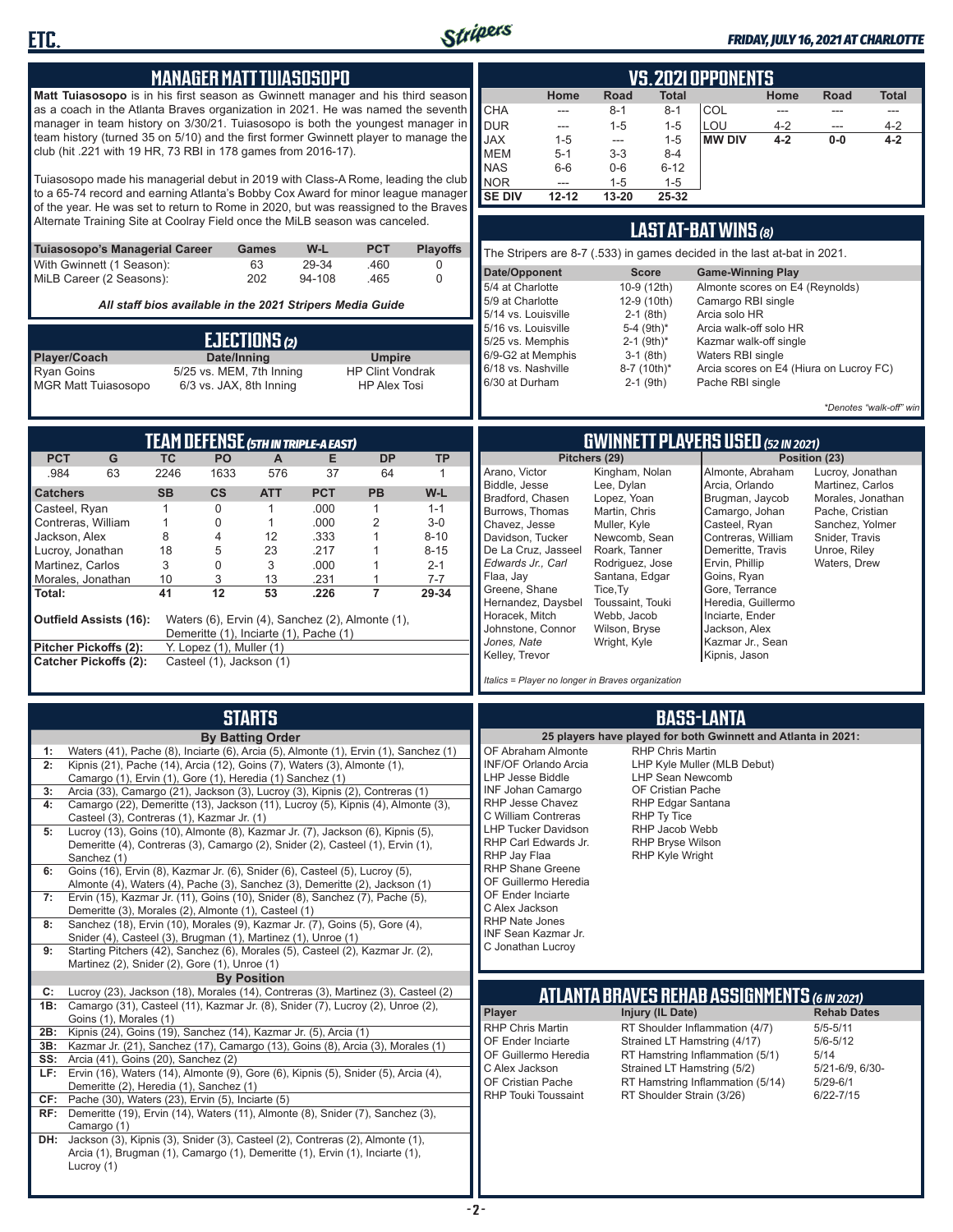#### **STARTING PITCHER**



**ON BRAVES 40-MAN ROSTER**

#### *FRIDAY, JULY 16, 2021 AT CHARLOTTE*

## **60****JASSEEL DE LA CRUZ**

**B/T:** R/R **BORN:** 6/26/97 in Hato Mayor, Dominican Republic (Age 24)<br>**HT:** 6-1 **ACQUIRED:** Signed by the Atlanta Braves as a non-drafted fi **HT:** 6-1 **ACQUIRED:** Signed by the Atlanta Braves as a non-drafted free agent **WT:** 200 (6/1/15) **BIO ON PAGE 38 OF MEDIA GUIDE**

*TONIGHT'S START:* De La Cruz makes his 13th appearance and 10th start of the season in game four of a six-game series at Charlotte ... In 59 career starts, he is 11- 18 with a 4.19 ERA and .233 BAA ... All-time in July, is 8-4 with a 5.50 ERA and .264 BAA in 27 games (17 starts).

*PROSPECTING:* De La Cruz is currently ranked Atlanta's No. 8 prospect by MLB.com ... He entered the season ranked the Braves' No. 13 prospect by *Baseball America*.

2021 SEASON: Pitched at the Alternate Training Site at Coolray Field in April ... Began his tenure with the Stripers out of the bullpen (0-0, 5.40 ERA in 2G) ... Recalled by Atlanta on 5/8, but did not make his MLB debut before being optioned to Gwinnett on 5/10 ... Posted an 8.0-inning scoreless streak (2 H, 0 BB, 9 SO) over three outings (2 starts) from 5/11-5/19 ... Logged a season-high 5.0 IP on 6/1 vs. Jacksonville (ND, 3 H, 1 ER, 3 BB, 6 SO) ... Earned his first career Triple-A win on 7/10 vs. Nashville, tossing 3.0 scoreless innings in relief (3 BB, 3 SO) of an 8-4 victory.

*2020 SEASON:* Was a member of Atlanta's 60-man player pool and spent the majority of the year at the Alternate Training Site in Gwinnett ... Recalled by the Braves for the first time in his career on 9/15, but did not make his MLB debut (optioned on 9/16).

*CAREER HIGHLIGHTS:* **2019:** Florida State League Pitcher of the Week on 5/19 after tossing the first no-hitter in Advanced-A Florida FireFrogs history on 5/18 vs. Jupiter (9.0 IP, 2 BB, 4 SO, 89 pitches in 12-0 win) ... Overall went 7-9 with a 3.25 ERA and .212 BAA in 25 games (24 starts) across three levels (Class-A Rome, Advanced-A Florida, Double-A Mississippi).

| <b>DE LA CRUZ'S OVERALL STATS</b> |                |         |            |       |           |           |           |            |                       |
|-----------------------------------|----------------|---------|------------|-------|-----------|-----------|-----------|------------|-----------------------|
| Year                              | Team           | W-L     | <b>ERA</b> | G/GS  | <b>HR</b> | <b>BB</b> | <b>SO</b> | <b>BAA</b> | <b>WHIP</b>           |
| $\vert$ 2021                      | Gwinnett (AAA) | $1 - 2$ | 6.55       | 12/9  | 6         | 21        | 38        | .248       | $1.57$ $\blacksquare$ |
| MiLB Career:                      |                | 17-19   | 3.94       | 88/59 | 23        | 145       | 298       | .225       | 127                   |
| MLB Career:                       |                | $0 - 0$ |            | 0/0   |           |           |           | ---        |                       |

| DE LA CRUZ'S 2021 SPLITS (WITH GWINNETT) |                    |           |                       |  |  |  |  |  |
|------------------------------------------|--------------------|-----------|-----------------------|--|--|--|--|--|
| Home:                                    | 1-1, 5.79 ERA (7G) | Road:     | $0-1$ , 8.18 ERA (5G) |  |  |  |  |  |
| Day:                                     | 0-1, 8.31 ERA (1G) | Night:    | 1-1, 6.30 ERA (11G)   |  |  |  |  |  |
| Starter:                                 | 0-2, 7.28 ERA (9G) | Reliever: | 1-0, 1.93 ERA (3G)    |  |  |  |  |  |
| Vs. LHB:                                 | .305 BAA, 2 HR     | Vs. RHB:  | .203 BAA, 4 HR        |  |  |  |  |  |

| DE LA CRUZ VŠ. CHARLOTTE I |                                                 |       |  |  |     |  |  |  |  |  |  |  |  |
|----------------------------|-------------------------------------------------|-------|--|--|-----|--|--|--|--|--|--|--|--|
|                            | <b>HR</b><br>W-l<br>BB<br>ERA<br>ER<br>GS<br>IP |       |  |  |     |  |  |  |  |  |  |  |  |
| 12021:                     | 0-0                                             | 13.50 |  |  |     |  |  |  |  |  |  |  |  |
| Career:                    | 0-0                                             | 13.50 |  |  | 0.0 |  |  |  |  |  |  |  |  |

| <b>DE LA CRUZ'S HIGHS &amp; LOWS</b> |                            |                                   |  |  |  |  |  |  |  |  |  |
|--------------------------------------|----------------------------|-----------------------------------|--|--|--|--|--|--|--|--|--|
|                                      | <b>Season</b>              | Career (MiLB and MLB)             |  |  |  |  |  |  |  |  |  |
| IP:                                  | 5.0 (6/1 vs. JAX)          | 9.0 (5/18/19, FLA vs. JUP)        |  |  |  |  |  |  |  |  |  |
| SO:                                  | 6 (2x, last: 6/6 vs. JAX)  | 10 (7/7/19, MIS vs. BLX)          |  |  |  |  |  |  |  |  |  |
| BB:                                  | 4 (2x, last: 7/4 at DUR)   | 5 (3x, last: 7/15/19, MIS at JAX) |  |  |  |  |  |  |  |  |  |
| н:                                   | 6 (2x, last: 6/18 vs. NAS) | 9 (8/4/18, ROM at GVL)            |  |  |  |  |  |  |  |  |  |
| ER:                                  | 6 (6/18 vs. NAS)           | 8 (7/4/18, ROM at ASH)            |  |  |  |  |  |  |  |  |  |
| Low-Hit CG:                          |                            | 0 Hits (5/18/19, FLA vs. JUP)     |  |  |  |  |  |  |  |  |  |
| Low-ER CG:                           |                            | 0 Runs (5/18/19, FLA vs. JUP)     |  |  |  |  |  |  |  |  |  |

|            | DE LA CRUZ'S 2021 STARTS (ALL LEVELS) |               |           |   |   |    |           |           |           |           |                           |              |                                                       |
|------------|---------------------------------------|---------------|-----------|---|---|----|-----------|-----------|-----------|-----------|---------------------------|--------------|-------------------------------------------------------|
| Team       | Date/Opp.                             | <b>Result</b> | <b>IP</b> | н | R | ER | <b>HR</b> | <b>BB</b> | <b>SO</b> | NP-S      | Opp. Starter              | <b>Final</b> | <b>Notes</b>                                          |
| <b>GWN</b> | 5/14 vs. LOU                          | <b>ND</b>     | 3.0       |   |   |    |           |           |           | $35 - 25$ | Riley O'Brien             | W. 2-1       | Faced 9 batters in his first Triple-A start           |
| <b>GWN</b> | 5/19 at NAS                           | <b>ND</b>     | 4.0       |   |   |    |           |           | 5         | 53-31     | Wade LeBlanc              |              | L, 4-5 (10) Set season highs for innings, striekouts. |
| <b>GWN</b> | 5/26 vs. MEM                          | <b>ND</b>     | 3.2       |   |   |    |           |           |           | 65-41     | Bernardo Flores Jr.       | W. 11-5      | Most ER in a start since 7/26/19 at Jackson.          |
| <b>GWN</b> | 6/1 vs. JAX                           | ND.           | 5.0       |   |   |    |           |           |           | 73-45     | Daniel Castano            | L. 2-6       | Left with 2-1 lead in longest start of 2021.          |
| <b>GWN</b> | $6/6$ vs. JAX                         | L. 0-1        | 4.1       | 5 | 4 | 4  |           |           |           | 80-55     | Parker Bugg               | $L.3-6$      | First loss since 8/8/19 with MIS at JAX.              |
| <b>GWN</b> | 6/12 at MEM                           | $L.0-2$       | 3.2       |   |   |    |           |           |           | 76-44     | <b>Matthew Liberatore</b> | L. 1-6       | Most walks since 7/15/19 with MIS at JAX (5).         |
| <b>GWN</b> | 6/18 vs. NAS                          | <b>ND</b>     | 3.1       |   |   |    |           |           |           | 73-44     | Alec Bettinger            | W. 8-7       | Largest comeback win for GWN this season.             |
| <b>GWN</b> | 6/24 at NOR                           | <b>ND</b>     | 2.0       |   |   |    |           |           |           | 49-23     | Zac Lowther               | W. 6-2       | Exited trailing 2-0, GWN scored 5 in 4th.             |
| <b>GWN</b> | 7/4 at DUR                            | ND.           | 0.2       |   |   | 4  |           |           |           | $33 - 11$ | Joe Ryan                  | $L.4-5$      | Shortest start of professional career.                |
|            |                                       |               |           |   |   |    |           |           |           |           |                           |              |                                                       |

| <b>STRIPERS STARTING PITCHERS</b> |           |            |    |    |         |                             |                            |                                                    |  |  |  |  |
|-----------------------------------|-----------|------------|----|----|---------|-----------------------------|----------------------------|----------------------------------------------------|--|--|--|--|
| <b>Pitcher</b>                    | W-L       | <b>ERA</b> | GS | QS |         | <b>Team W-L Run Support</b> | <b>Last Gwinnett Start</b> | <b>Final Line</b>                                  |  |  |  |  |
| Davidson, Tucker                  | $2 - 1$   | 0.90       |    |    | $2 - 1$ | 5.33 RPG (16 Tot.)          | 5/23 at NAS (L)            | 6.0 IP, 1 H, 1 R, 1 ER, 1 BB, 9 SO, 1 HR (82p/51s) |  |  |  |  |
| De La Cruz, Jasseel               | $0 - 2$   | 7.28       | 9  |    | $4 - 5$ | 1.89 RPG (17 Tot.)          | 7/4 at DUR (ND)            | 0.2 IP, 2 H, 4 R, 4 ER, 4 BB, 1 SO, 1 HR (33p/11s) |  |  |  |  |
| Johnstone, Connor                 | $1 - 6$   | 7.63       | 10 |    | $3 - 7$ | 2.00 RPG (20 Tot.)          | 6/23-G2 at NOR (L)         | 2.2 IP, 7 H, 5 R, 5 ER, 1 BB, 2 SO, 2 HR (49p/34s) |  |  |  |  |
| Kingham, Nolan                    | $0 - 3$   | 9.49       |    |    | $0 - 3$ | $0.00$ RPG $(0$ Tot.)       | 7/11 vs. NAS (L)           | 5.0 IP, 6 H, 3 R, 3 ER, 2 BB, 4 SO, 1 HR (77p/55s) |  |  |  |  |
| Muller, Kyle                      | $2 - 2$   | 3.92       | g  |    | $7-2$   | 4.22 RPG (38 Tot.)          | 7/14 at CLT (ND)           | 4.0 IP, 1 H, 0 R, 2 BB, 4 SO, 1 WP (71p/44s)       |  |  |  |  |
| Rodriguez, Jose                   | $0 - 2$   | 9.22       | 5  |    | $1 - 4$ | 0.60 RPG (3 Tot.)           | 7/10 vs. NAS (ND)          | 4.0 IP, 1 H, 0 R, 0 BB, 5 SO (53p/36s)             |  |  |  |  |
| Toussaint, Touki                  | $2 - 1$   | 4.32       | 4  |    | $2 - 2$ | 3.50 RPG (14 Tot.)          | 7/13 at CLT (W)            | 6.0 IP, 3 H, 2 R, 2 ER, 3 BB, 7 SO, 1 HR (89p/54s) |  |  |  |  |
| Wilson, Bryse                     | $4-2$     | 4.47       | 9  |    | $6 - 3$ | 3.00 RPG (27 Tot.)          | 7/7 vs. NAS (ND)           | 5.0 IP, 8 H, 5 R, 5 ER, 2 BB, 2 SO, 2 HR (81p/50s) |  |  |  |  |
| Wright, Kyle                      | $2 - 3$   | 4.31       | 11 |    | $4 - 7$ | 2.00 RPG (22 Tot.)          | 7/15 at CLT (ND)           | 3.0 IP, 8 H, 6 R, 6 ER, 1 BB, 5 SO, 1 HR (71p/46s) |  |  |  |  |
| Total:                            | $13 - 22$ | 5.22       | 63 | 12 | 29-34   | 2.49 RPG (157 Tot.)         |                            |                                                    |  |  |  |  |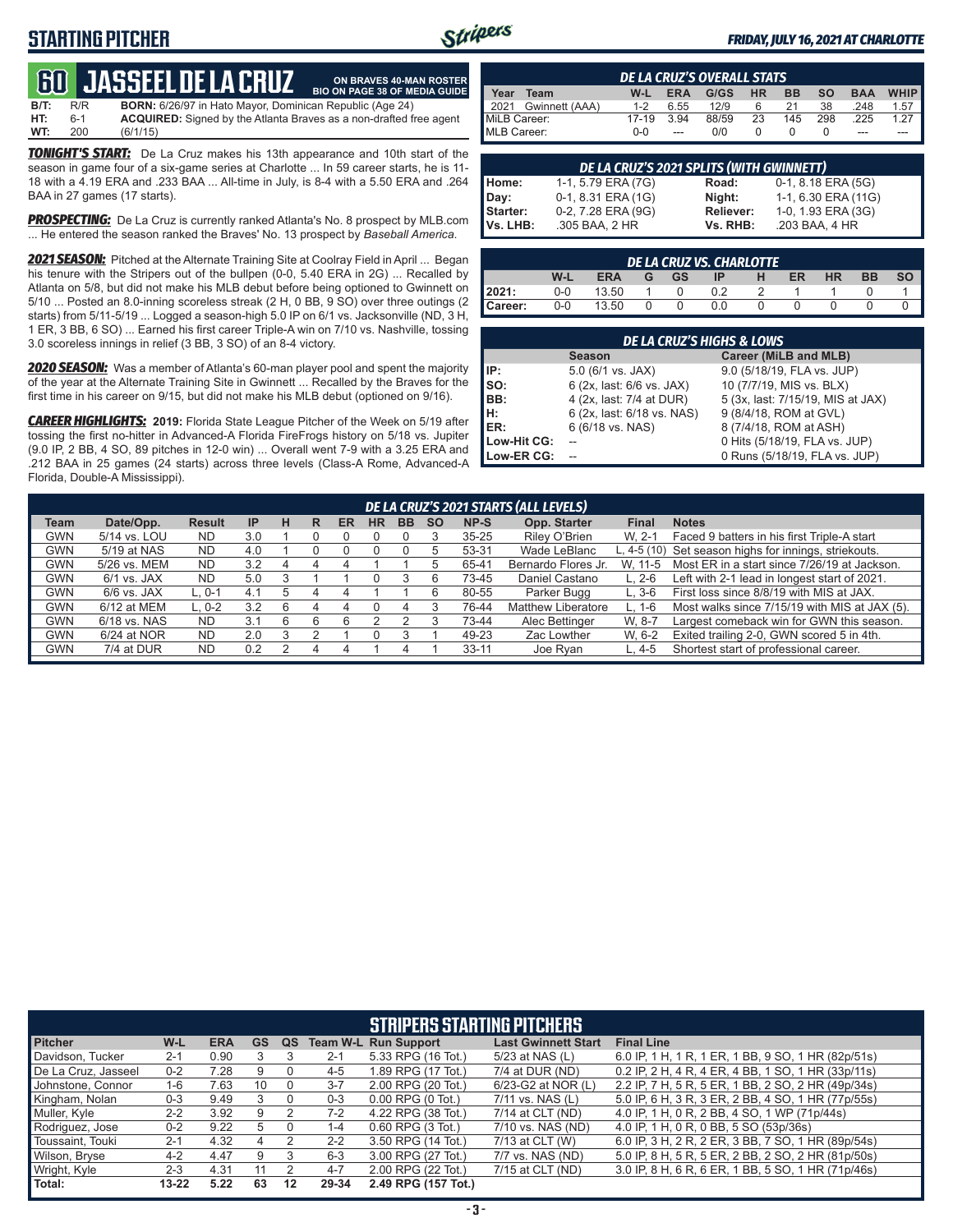#### **BULLPEN**



#### *FRIDAY, JULY 16, 2021 AT CHARLOTTE*

|                                | <b>STRIPERS PITCHING BREAKDOWN</b>                                                        |      |           |             |     |    |                                 |     |      |  |  |  |  |
|--------------------------------|-------------------------------------------------------------------------------------------|------|-----------|-------------|-----|----|---------------------------------|-----|------|--|--|--|--|
|                                | $W-L$<br><b>BAA</b><br><b>BB</b><br><b>SO</b><br><b>ERA</b><br><b>HR</b><br>ER<br>IP<br>R |      |           |             |     |    |                                 |     |      |  |  |  |  |
| Starters:                      | $13 - 22$                                                                                 | 5.22 | 269.0     | 162         | 156 | 42 | 112                             | 283 | 264  |  |  |  |  |
| <b>Relievers:</b>              | 16-12                                                                                     | 3.37 | 275.1     | 116         | 103 | 30 | 103                             | 318 | .227 |  |  |  |  |
| l Total:                       | 29-34                                                                                     | 4.28 | 544.1 278 |             | 259 | 72 | 215                             | 601 | .246 |  |  |  |  |
| <b>Saves/Opp:</b> 7/18 (38.9%) |                                                                                           |      |           | Holds: $20$ |     |    | <b>IR/Scored: 48/17 (35.4%)</b> |     |      |  |  |  |  |

|                       | <b>PITCHING BY MONTH</b> |                                                                           |       |     |     |    |    |     |      |  |  |  |  |  |
|-----------------------|--------------------------|---------------------------------------------------------------------------|-------|-----|-----|----|----|-----|------|--|--|--|--|--|
|                       | W-L                      | <b>HR</b><br>BB<br><b>SO</b><br><b>BAA</b><br><b>ERA</b><br>ER<br>IP<br>R |       |     |     |    |    |     |      |  |  |  |  |  |
| May:                  | $14 - 10$                | 3.50                                                                      | 211.0 | 90  | 82  | 28 | 65 | 240 | .222 |  |  |  |  |  |
| June:                 | $9 - 16$                 | 4.55                                                                      | 213.2 | 115 | 108 | 26 | 94 | 223 | .263 |  |  |  |  |  |
| July:                 | $6 - 8$                  | 5.19                                                                      | 119.2 | 73  | 69  | 18 | 56 | 138 | .258 |  |  |  |  |  |
| August:<br>September: |                          |                                                                           |       |     |     |    |    |     |      |  |  |  |  |  |

|                     |         |            |    |           |            |        |              | <b>RELIEF SUMMARY (CURRENT STRIPERS ONLY)</b>                    |                         |
|---------------------|---------|------------|----|-----------|------------|--------|--------------|------------------------------------------------------------------|-------------------------|
| <b>Pitcher</b>      | W-L     | <b>ERA</b> | G  | <b>GF</b> | <b>HLD</b> | SV/OPP | <b>IR/RS</b> | <b>Last Gwinnett Relief Outing</b>                               | <b>Scoreless Streak</b> |
| Arano, Victor       | $0 - 1$ | 4.08       | 17 | 6         | 3          | 1/3    | 2/0          | 7/15 at CLT (HLD): 1.0 IP, 0 H, 0 R, 0 BB, 2 SO (14p/9s)         | 1G (1.0 IP              |
| Biddle, Jesse (L)   | $0 - 1$ | 2.03       | 13 | 2         |            | 0/1    | 5/2          | 7/13 at CLT (HLD): 1.0 IP, 1 H, 0 R, 1 BB, 2 SO (17p/10s)        | 5G (5.0 IP)             |
| Bradford, Chasen    | $3-0$   | 3.49       | 18 |           | 2          | 0/1    | 2/2          | 7/11 vs. NAS: 1.0 IP, 1 H, 1 R, 1 ER, 0 BB, 1 SO, 1 HR (17p/11s) | $-1G$                   |
| Burrows, Thomas (L) | $2 - 0$ | 2.92       | 18 |           | 3          | 0/0    | 15/6         | 7/15 at CLT (W): 1.0 IP, 0 H, 0 R, 0 BB, 1 SO (12p/8s)           | 2G (1.2 IP)             |
| De La Cruz, Jasseel | $1 - 0$ | 1.93       | 3  |           |            | 0/0    | 0/0          | 7/10 vs. NAS (W): 3.0 IP, 0 H, 0 R, 3 BB, 3 SO (49p/28s)         | 2G (4.0 IP)             |
| Flaa, Jay           | $0 - 1$ | 3.86       | 13 |           |            | 0/0    | 2/0          | 7/10 vs. NAS: 0.1 IP, 2 H, 4 R, 4 ER, 2 BB, 1 SO (21p/9s)        | $-1G$                   |
| Johnstone, Connor   | $0 - 0$ | 0.96       | 6  |           |            | 0/0    | 5/3          | 7/15 at CLT: 1.0 IP, 0 H, 0 R, 0 BB, 2 SO (10p/8s)               | 1G (1.0 IP)             |
| Kelley, Trevor      | $0 - 2$ | 2.41       | 16 | 6         |            | 0/1    | 4/1          | 7/15 at CLT: 1.0 IP, 0 H, 0 R, 1 BB, 2 SO (16p/10s)              | 2G (2.0 IP)             |
| Lee, Dylan (L)      | $2 - 0$ | 2.52       | 17 | 4         | 2          | 0/1    | 3/0          | 7/15 at CLT: 1.0 IP, 2 H, 2 R, 2 ER, 1 BB, 1 SO, 1 HR (24p/14s)  | $-2G$                   |
| Lopez, Yoan         | $2 - 2$ | 3.86       | 12 |           |            | 0/1    | 2/2          | 7/9 vs. NAS: 1.0 IP, 2 H, 0 R, 0 BB, 0 SO (14p/8s)               | 1G (1.0 IP)             |
| Newcomb, Sean (L)   | $0 - 0$ | 3.60       | 5  |           |            | 0/0    | 0/0          | 7/11 vs. NAS: 1.0 IP, 0 H, 0 R, 0 BB, 2 SO (11p/10s)             | 1G (1.0 IP)             |
| Roark, Tanner       | $1 - 1$ | 3.42       | 12 |           |            | 1/2    | 0/0          | 7/13 at CLT (SV): 2.0 IP, 3 H, 1 R, 1 ER, 0 BB, 2 SO (28p/18s)   | $-1G$                   |
| Rodriguez, Jose     | $0 - 0$ | 3.60       | 2  |           |            | 0/0    | 0/0          | 5/26 vs. MEM: 1.0 IP, 2 H, 1 R, 1 ER, 0 BB, 1 SO, 1 HR (13p/10s) | $-2G$                   |
| Tice, Ty            | $0 - 0$ | 6.00       | 9  |           |            | 0/0    | 5/1          | 7/11 vs. NAS: 1.0 IP, 4 H, 3 R, 3 ER, 0 BB, 0 SO, 1 HR (27p/16s) | $-2G$                   |
| Webb, Jacob         | $0 - 1$ | 3.65       | 12 | 11        |            | 3/3    | 0/0          | 7/15 at CLT (SV): 1.0 IP, 3 H, 2 R, 2 ER, 0 BB, 1 SO (18p/13s)   | $-1G$                   |
| Wilson, Bryse       | $1 - 0$ | 1.80       |    |           | ٠          | 0/0    | 0/0          | 7/14 at CLT (W): 5.0 IP, 5 H, 1 R, 1 ER, 0 BB, 1 SO (45p/34s)    | $-1G$                   |

| <b>SCORELESS INNINGS STREAKS (10-PLUS INNINGS)</b> |           |                   |                       |  |  |  |  |  |  |  |  |  |
|----------------------------------------------------|-----------|-------------------|-----------------------|--|--|--|--|--|--|--|--|--|
| <b>Pitcher</b>                                     | Length    | <b>Dates</b>      | <b>Stats</b>          |  |  |  |  |  |  |  |  |  |
| Bradford, C.                                       | $16.0$ IP | 5/7-6/13 (10G)    | 1-0, 6 H, 3 BB, 12 SO |  |  |  |  |  |  |  |  |  |
| Wright, K                                          | $12.0$ IP | 5/25-6/5 (3GS)    | 1-0, 11 H, 3 BB, 8 SO |  |  |  |  |  |  |  |  |  |
| Roark, T.                                          | $11.0$ IP | $6/4 - 6/20$ (5G) | 1-0, 8 H, 4 BB, 11 SO |  |  |  |  |  |  |  |  |  |

# **54 VICTOR ARANO** *- RHP - 26 YRS - COSAMALOAPAN, MEXICO*

- **• 2021 with GWN: 5/14 vs. LOU:** Earned GWN's first save of 2021 (1.0 IP, 1 H). **• 2021 with ATL:** Recalled on 5/8, but did not pitch ... Optioned on 5/10 ... DFA'd
- and outrighted to Gwinnett on 6/6. **• Spring Training:** 0-1, 34.71 ERA, .538 BAA, 1 SV in 3G with Atlanta.
- **• 2020:** Was a member of Philadelphia's 60-man player pool, but spent the entire year at the Alternate Site in Lehigh Valley ... DFA'd by the Phillies on 1/18.
- **• 2019:** Limited to just 6G with Triple-A Lehigh Valley (2-0, 0.00 ERA in 3G) and Philadelphia (1-0, 3.86 ERA in 3G) ... Was on injured list from 4/20-end of season (right elbow inflammation).
- **• Acquired:** Claimed off waivers from Philadelphia (1/22/21) ... Originally signed by the Los Angeles Dodgers as a non-drafted free agent (4/4/13).
- **• MLB Career:** 3-2, 2.65 ERA, .224 BAA, 3 SV in 73G with Philadelphia (2017-19).

## **48 JESSE BIDDLE** *- LHP - 29 YRS - PHILADELPHIA, PA*

- **• 2021 with GWN: Since 6/23, has a 0.00 ERA (0 ER in 5.0 IP) and .176 BAA (3 H, 3 BB, 11 SO) in 5G** ... **5/22-6/13:** Posted a 1.50 ERA (1 ER in 6.0 IP) over 6G.
- **• 2021 with ATL:** Had his contract selected on 4/17, pitched in 8G with the Braves (0-0, 8.44 ERA, 10 ER in 10.2 IP) ... DFA'd on 5/17, outrighted to Gwinnett on 5/19.
- **• Spring Training:** 0-0, 3.00 ERA, .257 BAA, 2 SV in 9G with Cincinnati ... Released on 3/26 after re-signing as MiLB FA on 12/11/20.
- **• 2020:** Opened the year at Cincinnati's Alternate Training Site ... Contract selected on 8/25 (0-0, 0.00 ERA, 0 ER in 0.2 IP in 1G) ... Placed on 10-day injured list on 8/29 (left shoulder impingement) and missed the remainder of the year.
- **• Acquired:** MiLB FA (4/2/21) ... Originally Philadelphia's 1st-round pick (27th overall) in 2010 out of Germantown Friends High School (Philadelphia, PA).
- **• MLB Career:** 6-2, 5.07 ERA, .261 BAA, 1 SV in 99G with ATL (2018-19, 2021), SEA (2019), TEX (2019), CIN (2020).

#### **28 CHASEN BRADFORD** *- RHP - 31 YRS - LAS VEGAS, NV*

- **• 2021 with GWN:** All 3 of his wins have been 2.0-IP outings: 5/15 vs. LOU (1 H, 0 R, 2 SO), 6/16 vs. NAS (3 H, 1 ER, 3 SO), and 6/24 at NOR (0 H, 0 R, 1 BB, 3 SO) ... **5/7-6/13:** Posted team-best 16.0-IP scoreless streak over 10G (6 H, 3 BB, 12 SO).
- **• 2020:** Re-signed by Seattle to an MiLB deal on 1/15, but was not included on the Mariners' 60-man player pool ... Did not play.
- **• 2019:** Split time between Seattle (0-0, 4.86 ERA, 1 SV in 12G) and Triple-A Tacoma (0-0, 6.75 ERA, 1 SV in 5G).
- **• Acquired:** MiLB FA (3/15/21) ... Originally the New York Mets' 35th round pick in 2011 out of the University of Central Florida.
- **• MLB Career:** 7-0, 3.89 ERA, .253 BAA, 1 SV in 86G with NYM, SEA (2017-19).

| <b>PITCHER AWARDS &amp; HONORS</b> |                                     |                         |  |  |  |  |  |  |  |  |  |
|------------------------------------|-------------------------------------|-------------------------|--|--|--|--|--|--|--|--|--|
| <b>Pitcher</b>                     | <b>Award/Date</b>                   | <b>Stats</b>            |  |  |  |  |  |  |  |  |  |
| Wilson. B.                         | AAA East Pitcher of Week (6/28-7/4) | 0-0, 7.0 IP, 0 ER, 7 SO |  |  |  |  |  |  |  |  |  |

# **49 THOMAS BURROWS** *- RHP - 26 YRS - FLORENCE, AL*

- **• 2021 with GWN: 5/26 vs. MEM:** Earned his first win (1.0 IP, 0 H, 0 R, 2 SO) ... **6/20-7/2:** Struck out 12 over 7.0 scoreless IP (3 H, 1 BB) in 5G ... **7/15 at CLT:** Improved to 2-0 (1.0 IP, 0 H, 0 R, 0 BB, 1 SO) in 11-10 win.
- **• MLB.com Prospect Rankings:** #20 (Braves Top 30).
- **• Spring Training:** 0-1, 6.75 ERA, .222 BAA, 0 SV in 4G with Atlanta.
- **• 2020:** Was an NRI to Spring Training, but not included on 60-man player pool.
- **• 2019:** Went 2-4 with a 4.42 ERA, .221 BAA, and 7 saves (7-for-9) in 43G between Double-A Mississippi and Gwinnett ... Stranded 16 of 17 inherited runners with the Stripers (94.1%) ... Won Atlanta's Bill Lucas Award for community service.
- **• Acquired:** Via trade with Seattle (1/11/17) ... Originally the Mariners' 4th-round pick in 2016 out of the University of Alabama.

#### **45 JAY FLAA** *- RHP - 29 YRS - BISMARCK, ND*

- **• 2021 with GWN: 5/13-6/24:** Did not allow an ER over his first 10G (1 R in 11.0 IP, 7 H, 9 BB, 15 SO, .171 BAA).
- **• 2021 with ATL:** From 5/23-5/30, went 0-0 with a 27.00 ERA (4 ER in 1.1 IP) in 1G Outrighted to Gwinnett on 7/13.
- **• 2021 with BAL:** Selected by Baltimore on 4/26 and made his MLB debut on 4/27 vs. the NY Yankees (1.1 IP, 2 BB, 1 SO, struck out Aaron Judge) ... Optioned on 4/28, appeared in 1G with Triple-A Norfolk (0-0, 16.20) ... DFA'd on 5/8.
- **• Spring Training:** 0-0, 3.38 ERA, .200 BAA, 0 SV in 3G with Baltimore.
- **• 2020:** Was not on Baltimore's 60-man player pool, did not play.
- **• 2019:** Went 2-5 with a 4.69 ERA, .256 BAA, and 5 SV in 40G (3 starts) between Double-A Bowie and Norfolk (2-3, 5.24 ERA, 4 SV in 29G during Triple-A debut).
- **• Acquired:** Claimed off waivers from Baltimore (5/11/21) ... Originally the Orioles' 6th-round pick in 2015 out of North Dakota State University (Fargo, ND).
- **• MLB Career:** 0-0, 13.50 ERA, .300 BAA in 2G with Baltimore, Atlanta (2021).

#### **51 CONNOR JOHNSTONE** *- RHP - 26 YRS - SAN DIEGO, CA*

- **• 2021 with GWN: Is 0-0 with a 0.96 ERA and .097 BAA in 6G in relief (1-6, 7.63 ERA, .320 BAA in 10 starts)** ... **5/4-5/8:** Threw 8.0 scoreless IP over his first 2 outings, including a 5.0-inning spot start (win, 1 H, 0 BB, 5 SO) on 5/8 at CLT.
- **• Spring Training:** 0-1, 4.76 ERA, .273 BAA, 1 SV in 6G with Atlanta.
- **• 2020:** Was an NRI to Braves Spring Training, but not on 60-man player pool.
- **• 2019:** With Double-A Mississippi and Gwinnett, went 7-4 with a 4.24 ERA, .296 BAA, and 1 SV in 35G (7 starts) ... His 7 wins ranked T-8th in the Braves org.
- **• Acquired:** Braves 21st-round pick in 2017 out of Wake Forest University.
- **• Local Product:** Played baseball at Roswell High School (Roswell, GA).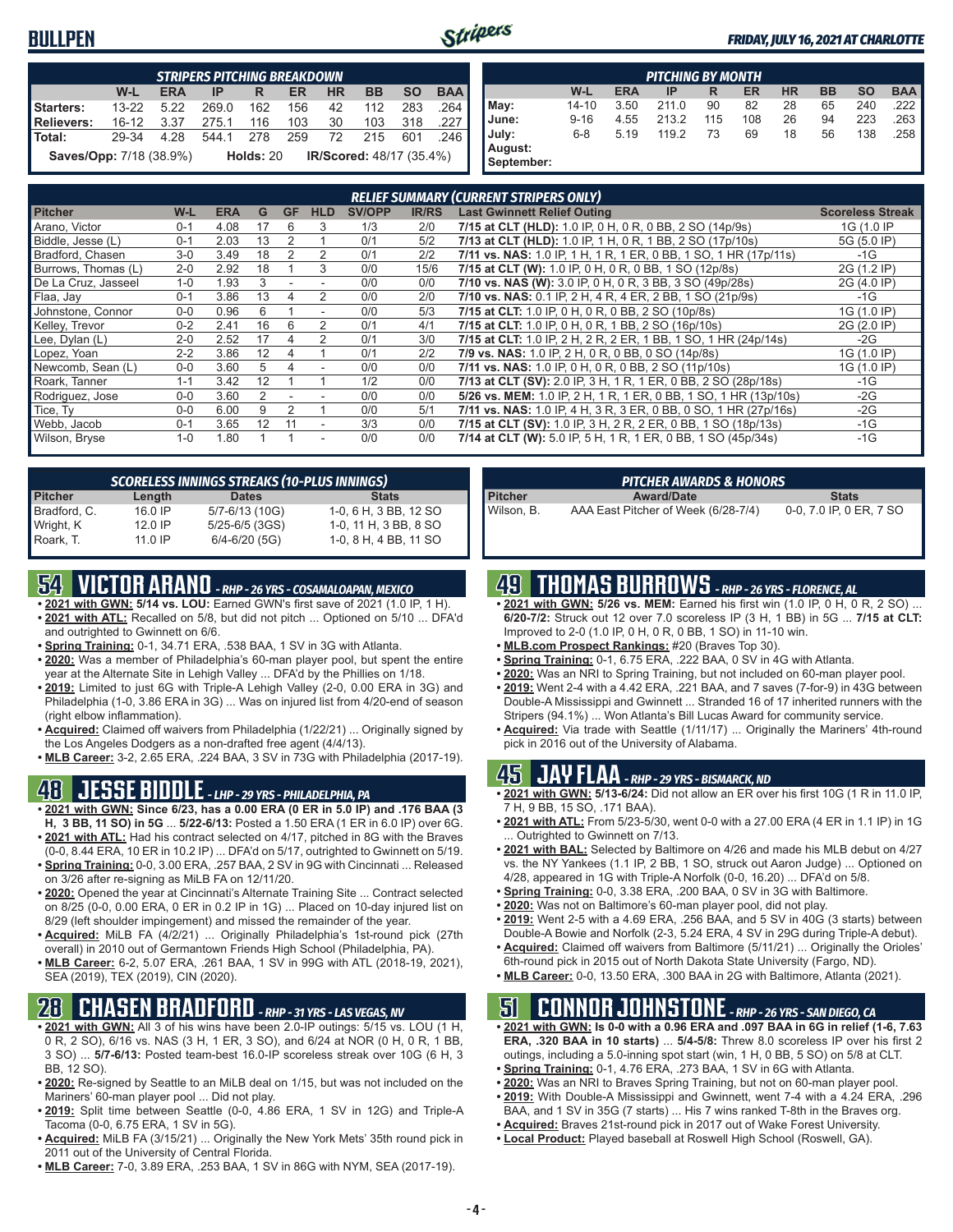# **43 TREVOR KELLEY** *- RHP - 27 YRS - PROVIDENCE, RI*

- **• 2021 with GWN: 5/12-6/27:** Allowed runs in just 2 of 13G for a 1.72 ERA (3 ER in 15.2 IP, 13 H, 6 BB, 15 SO, .241 BAA).
- **• Spring Training:** Did not pitch in Chicago Cubs' MLB camp ... Released on 4/23. **• 2020:** Pitched in 4G with Philadelphia, going 0-0 with a 10.80 ERA ... Outrighted
- on 8/14 and spent the rest of the season at the Phillies Alternate Site. **• 2019:** In 52G with Triple-A Pawtucket, went 5-5 with a 1.79 ERA, .216 BAA, and
- 12 SV ... Was an International League Midseason and Postseason All-Star and a *Baseball America* Triple-A All-Star ... Led IL in appearances and was T-1st in saves ... Made MLB debut on 7/2 at Toronto and logged 10G with Boston (0-3, 8.64 ERA).
- **• Acquired:** MiLB FA (4/28/21) ... Originally Boston's 36th-round pick in 2015 out of the University of North Carolina at Chapel Hill.
- **• MLB Career:** 0-3, 9.26 ERA, .347 BAA, 0 SV in 14G with BOS (2019), PHI (2020).

## **58 DYLAN LEE** *- LHP - 26 YRS - DINUBA, CA*

- **• 2021 with GWN: 5/4 at CLT:** Earned the win in his Stripers' debut (2.0 IP, 1 H, 1 R, 0 ER, 0 BB, 3 SO in 10-9 win in 12 innings) ... **6/11 at MEM:** Recorded his first pro hit, a double (1-for-2, R) ... **5/26-7/9:** Had a 1.65 ERA (3 ER in 16.1 IP, 9 H, 2 BB, 12 SO) and .161 BAA over 12G.
- **• Spring Training:** 0-0, 0.00 ERA, 0 SV in 2G with Miami ... Released on 3/29.
- **• 2020:** Was a non-roster invite to Marlins Spring Training, but was not on Miami's 60-man player pool ... Did not play.
- **• 2019:** Logged 45G between Double-A Jacksonville (0-3, 1.91 ERA, .176 BAA, 13 SV in 32G) and Triple-A New Orleans (1-3, 4.71 ERA, .329 BAA, 0 SV in 13G).
- **• Acquired:** MiLB FA (4/15/21) ... Originally Miami's 10th-round pick in 2016 out of Cal State Fresno (Fresno, CA).

#### **55 YOAN LOPEZ** *- RHP - 28 YRS - NUEVA GERONA, CUBA*

- **• 2021 with GWN:** Has earned both of his wins in extra innings, 6/9-G2 at MEM (1.0 IP, 1 H, 0 R in 3-1 win in 8 innings) and 6/18 vs. NAS (1.0 IP, 2 H, 1 R, 0 ER, 1 SO in 8-7 win in 10 innings).
- **• 2021 with ARI:** Began the season on Arizona's Opening Day roster ... In 2 stints, went 0-0 with a 6.57 ERA (9 ER in 12.1 IP) and 0 SV (0-for-3) in 13G ... DFA'd on 5/20, traded to Atlanta on 5/22 and optioned to Gwinnett.
- **• Spring Training:** 1-0, 4.91 ERA, .214 BAA, 0 SV in 8G with Arizona.
- **• 2020:** In 20G with Arizona, went 0-1 with a 5.95 ERA, .269 BAA, and 2 holds. **• 2019:** Set MLB career highs in G (70) and holds (21), going 2-7 with a 3.41 ERA,
- .232 BAA, and 1 SV (1-for-4) with the D-backs. **• Acquired:** Via trade with Arizona in exchange for CF Deivi Estrada (5/22/21) ... Originally signed by the D-backs as a NDFA out of Cuba (1/16/15).
- **• MLB Career:** 2-8, 4.25 ERA, .252 BAA, 1 SV in 113G with Arizona (2018-21).

## **24 SEAN NEWCOMB** *- LHP - 28 YRS - BROCKTON, MA*

- **• 2021 with GWN:** Has been optioned twice, on 5/5 and 6/30 ... **5/6-7/3:** Struck out 8 over 3.0 scoreless IP (1 H, 1 BB) in 3G.
- **• Gwinnett Career:** 5-4 with a 2.84 ERA and .209 BAA in 19G (14GS) since 2017.
- **• 2021 with ATL:** In 23G, is 2-0 with a 5.82 ERA, .222 BAA, and 1 SV (1-for-2).
- **• Spring Training:** 0-0, 1.29 ERA, .227 BAA, 0 SV in 6G (1GS) with Atlanta.
- **• 2020:** Made just 4 starts with the Braves (0-2, 11.20 ERA) ... Spent most of the year at the Alternate Training Site at Coolray Field.
- **• Acquired:** Via trade with the Los Angeles Angels in exchange for SS Andrelton Simmons (11/12/15) ... Originally the Angels' 1st-round pick (15th overall) in 2014 out of the University of Hartford (West Hartford, CT).
- **• MLB Career:** 24-23, 4.26 ERA, .241 BAA, 2 SV in 132G (57GS) with Atlanta (2017-21) ... In 6G during the 2018-19 Postseasons, went 1-0 with a 1.08 ERA.

## **57 TANNER ROARK** *- RHP - 34 YRS - WILMINGTON, IL*

- **• 2021 with GWN: 5/23 at NAS:** Struck out 3 over 1.0 IP in his Stripers debut ... **6/10 at MEM:** Tossed 2.0 innings in relief (1 H, 0 R, 1 BB, 1 SO) for first win ... **6/4-6/20:** Pitched 11.0 scoreless innings over 5G (8 H, 4 BB, 11 SO, .205 BAA) ... **7/13 at CLT:** Notched his first save since 2015 with Washington (2.0 IP, 3 H, 1 ER, 0 BB, 2 SO in 5-3 win).
- **• 2021 with ATL:** Contract selected on 6/24, but did not pitch before being optioned back to Gwinnett on 6/27.
- **• 2021 with TOR:** Was on Toronto's Opening Day roster, went 0-1 with a 6.43 ERA in 3G (1 start) ... Released by the Blue Jays on 5/3.
- **• Spring Training:** 2-1, 8.44 ERA, .295 BAA in 4 starts with Toronto.
- **• 2020:** Made 11 starts with the Blue Jays, going 2-3 with a 6.80 ERA and .309 BAA.
- **• 2019:** Went 10-10 with a 4.35 ERA and .275 BAA in 31 starts with CIN and OAK.
- **• Acquired:** MiLB FA (5/10/21) ... Originally Texas's 25th-round pick in 2008 out of the University of Illinois at Urbana-Champaign.
- **• MLB Career:** 76-68, 3.85 ERA, .254 BAA, 1 SV in 227G (184 starts) with WSH, CIN, OAK, TOR (2013-21) ... Pitched in 2014 and 2016 Postseasons with Nationals (0-1, 3.86 ERA in 3G, 1 start).

#### **53 TY TICE** *- RHP - 24 YRS - PRAIRIE GROVE, AR*

- **• 2021 with GWN: 6/10 at MEM:** Threw 1.0 scoreless IP (0 H, 0 BB, 1 SO) in his Stripers debut, combining with 5 pitchers on a 2-hit shutout ... **6/10-7/2:** Scored upon in just 1 of 7G (1.29 ERA, 1 ER in 7.0 IP, 4 H, 1 BB, 7 SO, .174 BAA).
- **• 2021 with ATL:** Recalled on 6/20 and pitched once (6/21 at NYM, 1.0 IP, 1 H, 0 R, 1 BB, 0 SO) ... Optioned back to Gwinnett on 6/24.
- **• 2021 with TOR:** Recalled from the Alternate Training Site 3 times (4/9, 4/24, 5/22), went 0-0 with a 5.14 ERA (4 ER in 7.0 IP) in 4G during his MLB debut ... Also pitched once for Triple-A Buffalo (0 ER in 1.0 IP) ... DFA'd on 5/30.
- **• Spring Training:** 1-0, 9.00 ERA, .273 BAA, 0 SV in 6G with Toronto.
- **• 2020:** Spent the entire year at the Blue Jays' Alternate Training Site ... Did not reach the Majors ... Had his contract selected by Toronto on 11/20.
- **• 2019:** Between Double-A New Hampshire and Triple-A Buffalo, went 3-4 with a 2.34 ERA, .196 BAA, and 8 saves (8-for-12) in 46 relief appearances.
- **• Acquired:** Via trade from Toronto in exchange for cash (6/4/21) ... Originally the Blue Jays' 16th-round pick in 2017 out of Central Arkansas.
- **• MLB Career:** 0-0, 4.50 ERA, .303 BAA in 5G with Toronto, Atlanta (2021).

# **71 JACOB WEBB** *- RHP - 27 YRS - RIVERSIDE, CA*

**• 2021 with GWN: Is 3-for-3 in save chances despite posting a 6.00 ERA (2 ER in 3.0 IP, 4 H, 0 BB, 4 SO, 1 HB) in those outings** ... **5/26-6/9:** Struck out 5 over 5.0 IP (0 R, 2 H, 0 BB) in 5G.

- **• 2021 with ATL:** Recalled 4 times (4/7, 4/10, 6/5, 6/17) ... In 17G with the Braves, is 1-2 with a 5.29 ERA (10 ER in 17.0 IP) and a .324 BAA.
- **• Spring Training:** 1-0, 2.57 ERA, .222 BAA, 2 HLD in 7G with Atlanta ... Optioned to the Alternate Training Site in Gwinnett on 3/25.
- **• 2020:** Assigned to the Alternate Training Site on 7/19, but missed over a month with a right shoulder strain (placed on 60-day injured list on 7/20) ... Activated on 9/8 and went 0-0 with a 0.00 ERA (0 ER in 10.0 IP) and .200 BAA in 8G ... Made his MLB Postseason debut, going 0-0 with a 9.00 ERA (3 ER in 3.0 IP) in 3G.
- **• 2019:** Made his MLB debut with Atlanta, going 4-0 with a 1.39 ERA (5 ER in 32.1 IP), .205 BAA, 9 holds, and 2 saves (2-for-4) in 36G ... Also logged 10G with Gwinnett (0-1, 6.97 ERA, .225 BAA, 1 SV).
- **• Acquired:** Braves' 18th-round pick in 2014 out of Tabor College (Hillsboro, KS).
- **• MLB Career:** 5-2, 2.28 ERA, .243 BAA, 2 SV in 61G with Atlanta (2019-21).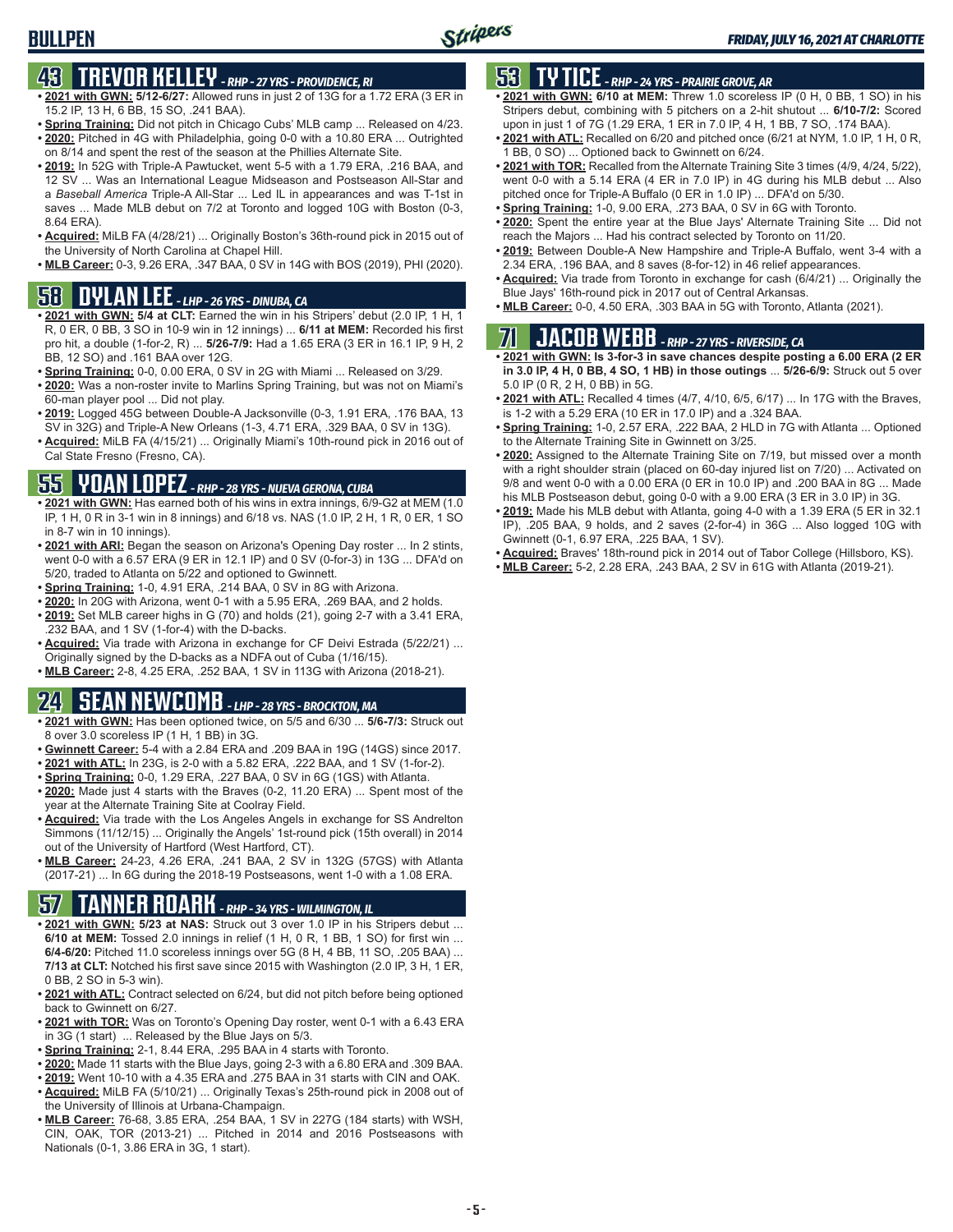#### Stripers **OFFENSE** *FRIDAY, JULY 16, 2021 AT CHARLOTTE TOTAL:* .245, 77 HR, .751 OPS *RISP:* .257, 22 HR, .783 OPS *RUNS/INNING: 1 2 3 4 5 6 7 8 9 X TOT Vs. LHP:* .249, 34 HR, .788 OPS *RISP/2O:* .226, 10 HR, .716 OPS **Stripers:** 54 29 22 35 29 35 36 39 25 11 315 *Vs. RHP:* .243, 43 HR, .730 OPS *LOADED:* .258, 4 HR, .852 OPS **Opponents:** 43 36 38 33 19 28 30 23 16 12 278

|            |                          |                |                |                |                |                          |                          | <b>HOME RUNS</b> |                                                 |                          | <b>MULTI-GAMES</b>       |                |  |  |
|------------|--------------------------|----------------|----------------|----------------|----------------|--------------------------|--------------------------|------------------|-------------------------------------------------|--------------------------|--------------------------|----------------|--|--|
| Player     | 1R                       | 2R             | 3R             | <b>GS</b>      | Tot.           |                          | Off LH Off RH            | Team W-L         | Last HR with Gwinnett (Regular Season)          | <b>Hit</b>               | <b>RBI</b>               | <b>HR</b>      |  |  |
| Almonte    | $\overline{2}$           |                |                |                | 3              |                          | 2                        | $3-0$            | 5/30/21 vs. MEM, 1R (RH Connor Jones)           | 8                        | 5                        |                |  |  |
| Arcia      | 10                       | 3              |                |                | 13             | 6                        |                          | $7 - 4$          | 7/3/21 at DUR, 1R/Leadoff (RH Shane Baz)        | 16                       | 8                        |                |  |  |
| Brugman    | $\sim$                   |                | ۰              | ۰              |                |                          |                          | $0 - 0$          |                                                 |                          | $\overline{\phantom{a}}$ |                |  |  |
| Camargo    | 4                        | $\overline{2}$ |                |                | $\overline{ }$ | 3                        | 4                        | $3 - 3$          | 7/10/21 vs. NAS, 1R (RH Thomas Jankins)         | 14                       | 5                        | $\overline{ }$ |  |  |
| Casteel    |                          | 2              | ٠              |                | 3              | $\overline{2}$           |                          | $2 - 1$          | 6/24/21 at NOR. GS (LH Zac Lowther)             | 5                        | 5                        |                |  |  |
| Contreras  |                          |                |                | ۰              |                |                          |                          | $1 - 0$          | 7/14/21 at CLT, 1R (LH Matt Tomshaw)            | 2                        |                          |                |  |  |
| Demeritte  | 6                        | 2              | ٠              | ٠              | 8              | 4                        | 4                        | $7 - 1$          | 7/15 at CLT, 1R (RH Jonathan Stiever)           | 8                        | $\overline{4}$           | $\sim$         |  |  |
| Ervin      | 3                        | $\overline{2}$ |                | ۰              | 6              |                          | $\overline{2}$           | $4 - 2$          | 7/14/21 at CLT, 1R (LH Hunter Schryver)         | 5                        | $\overline{7}$           |                |  |  |
| Goins      |                          |                |                |                | $\overline{2}$ |                          |                          | $1 - 1$          | 7/4/21 at DUR, 2R (RH Joe Ryan)                 | 12                       | 6                        |                |  |  |
| Gore       |                          |                | ٠              |                |                |                          |                          | $0-0$            |                                                 | 3                        | ÷.                       |                |  |  |
| Heredia    | $\overline{a}$           |                |                |                |                |                          |                          | $0 - 0$          | ---                                             | ٠                        | ۰                        | $\sim$         |  |  |
| Inciarte   | $\overline{\phantom{a}}$ |                | ۰              | ۰              | ٠              | $\overline{\phantom{a}}$ | $\overline{\phantom{a}}$ | $0 - 0$          | ---                                             | $\overline{\phantom{a}}$ | $\overline{\phantom{a}}$ | ٠              |  |  |
| Jackson    | 3                        | 3              |                | $\overline{2}$ | 9              | 6                        | 3                        | $5 - 1$          | 7/15/21 at CLT, GS (LH Nik Turley)              | 6                        | $\overline{7}$           | $\overline{2}$ |  |  |
| Kazmar Jr. | $\overline{2}$           | $\overline{2}$ |                | ٠              | 5              | $\overline{2}$           | 3                        | $2 - 3$          | 7/8/21-G1 vs. NAS, 2R (LH Quentin Torres-Costa) | 3                        | 4                        | ٠              |  |  |
| Kipnis     | $\overline{2}$           | 2              |                |                | 5              |                          | 5                        | $4 - 1$          | 7/14/21 at CLT, 1R (RH Ofreidy Gomez)           | 9                        | 6                        |                |  |  |
| Lucroy     |                          |                |                | ۰              | 2              |                          | 2                        | $1 - 1$          | 6/10/21 at MEM, 3R (RH Grant Black)             | 4                        | 3                        | $\sim$         |  |  |
| Martinez   |                          |                |                |                |                |                          |                          | $0 - 0$          |                                                 | $\overline{2}$           |                          |                |  |  |
| Morales    |                          |                |                |                |                |                          |                          | $1 - 0$          | 5/7/21 at CLT, 3R (RH Joe De Carlo)             |                          |                          |                |  |  |
| Pache      | $\overline{2}$           |                | ۰              |                | 3              | $\overline{2}$           |                          | $2 - 0$          | 7/8/21-G2 vs. NAS, 1R (LH Blaine Hardy)         | 8                        | 4                        |                |  |  |
| Sanchez    |                          |                |                |                |                |                          |                          | $1 - 0$          | 6/16/21 vs. NAS, 3R (RH Miquel Sanchez)         | 3                        | $\overline{2}$           |                |  |  |
| Snider     | $\overline{2}$           |                | ٠              | ٠              | 3              | ٠                        | 3                        | $3-0$            | 7/15/21 at CLT, 2R (RH Connor Sadzeck)          | 3                        | $\overline{2}$           |                |  |  |
| Unroe      |                          |                |                |                |                |                          |                          | $0 - 0$          | 7/19/19 vs. ROC, 1R (RH Drew Hutchison)         |                          | ۰                        |                |  |  |
| Waters     | 2                        |                | $\overline{2}$ |                | 5              | 3                        | $\mathfrak{D}$           | $1 - 3$          | 7/8/21-G2 vs. NAS, 3R (LH Blaine Hardy)         | 14                       | $\overline{\mathcal{A}}$ |                |  |  |
| Total:     | 41                       | 22             | 10             | 4              | 77             |                          |                          |                  |                                                 |                          |                          |                |  |  |

#### *HOME RUN VARIANTS*

**Back-to-Back Homers (2x):** Almonte (GS) / Snider, 5/7 at CLT (1st Inning)

Jackson (2R) / Contreras, 7/14 at CLT (1st Inning)

**Back-to-Back-to-Back Homers (1x):** Arcia (2R) / Camargo / Demeritte, 5/8 at CLT (6th Inning)

**Pinch-Hit Homers (3x):** Demeritte (1R), 5/12 vs. LOU (7th Inning) Casteel (2R), 6/3 vs. JAX (7th Inning) Ervin (2R), 7/7 vs. NAS (6th Inning)

**Leadoff (Game) Homers (2x):** Waters, 5/19 at NAS Arcia, 7/3 at DUR

**Walk-Off Homers (1x):**

Arcia (Solo), 5/16 vs. LOU (9th Inning)

|                       | <b>STRIPERS BATTING BY MONTH</b> |                                                                                          |    |   |    |     |    |      |      |      |  |  |  |
|-----------------------|----------------------------------|------------------------------------------------------------------------------------------|----|---|----|-----|----|------|------|------|--|--|--|
|                       | <b>AVG</b>                       | <b>OPS</b><br><b>SB</b><br><b>OBP</b><br><b>SLG</b><br>HR<br>2Β<br>3B<br><b>RBI</b><br>G |    |   |    |     |    |      |      |      |  |  |  |
| May:                  | .254                             | 24                                                                                       | 43 | 2 | 36 | 138 | 24 | .366 | .445 | .811 |  |  |  |
| June:                 | .227                             | 25                                                                                       | 36 | 3 | 21 | 88  | 23 | .308 | .357 | .665 |  |  |  |
| July:                 | .260                             | 14                                                                                       | 27 | 2 | 20 | 69  | 10 | .340 | .453 | .793 |  |  |  |
| August:<br>September: |                                  |                                                                                          |    |   |    |     |    |      |      |      |  |  |  |

|                | <b>PINCH HITTERS</b> |                |                |                |          |           |                |  |  |  |  |  |  |
|----------------|----------------------|----------------|----------------|----------------|----------|-----------|----------------|--|--|--|--|--|--|
| Player         | AVG.                 | <b>AB</b>      | н              | 2B             | 3B       | <b>HR</b> | <b>RBI</b>     |  |  |  |  |  |  |
| Almonte        | 1.000                |                |                | $\Omega$       | ი        | $\Omega$  | 2              |  |  |  |  |  |  |
| Arcia          | ---                  | U              | $\Omega$       | $\mathbf 0$    | $\Omega$ | $\Omega$  | $\Omega$       |  |  |  |  |  |  |
| Casteel        | .150                 | 20             | 3              | 1              | $\Omega$ |           | $\overline{4}$ |  |  |  |  |  |  |
| Demeritte      | .400                 | 5              | $\overline{2}$ | 1              | $\Omega$ |           | 1              |  |  |  |  |  |  |
| Ervin          | .333                 | 6              | $\overline{2}$ | $\Omega$       | $\Omega$ | 1         | 3              |  |  |  |  |  |  |
| Goins          | .000                 | $\overline{2}$ | $\Omega$       | $\Omega$       | $\Omega$ | $\Omega$  | $\Omega$       |  |  |  |  |  |  |
| Gore           | .250                 | 4              | 1              | $\Omega$       | 0        | $\Omega$  | $\Omega$       |  |  |  |  |  |  |
| Kazmar Jr.     | .000                 |                | $\Omega$       | $\Omega$       | $\Omega$ | $\Omega$  | $\Omega$       |  |  |  |  |  |  |
| Lee            | .000                 |                | $\Omega$       | $\Omega$       | $\Omega$ | $\Omega$  | $\Omega$       |  |  |  |  |  |  |
| Lucroy         | .000                 | 3              | $\Omega$       | $\Omega$       | $\Omega$ | $\Omega$  | $\Omega$       |  |  |  |  |  |  |
| <b>Morales</b> | .000                 |                | $\Omega$       | $\Omega$       | $\Omega$ | $\Omega$  | $\Omega$       |  |  |  |  |  |  |
| Pache          | ---                  | O              | $\Omega$       | $\Omega$       | $\Omega$ | $\Omega$  | $\Omega$       |  |  |  |  |  |  |
| Sanchez        | .000                 | 6              | $\Omega$       | $\Omega$       | $\Omega$ | $\Omega$  | $\Omega$       |  |  |  |  |  |  |
| Snider         | .077                 | 13             | 1              | $\Omega$       | $\Omega$ | $\Omega$  | $\Omega$       |  |  |  |  |  |  |
| Unroe          | .000                 | 4              | $\Omega$       | $\Omega$       | $\Omega$ | $\Omega$  | $\Omega$       |  |  |  |  |  |  |
| Totals:        | .137                 | 73             | 10             | $\overline{2}$ | 0        | 3         | 10             |  |  |  |  |  |  |

| <b>HITTING STREAKS (10-PLUS GAMES)</b> |                |                                        |
|----------------------------------------|----------------|----------------------------------------|
| <b>Player</b>                          | Length/Dates   | <b>Stats</b>                           |
| Arcia                                  | 13G (5/4-5/18) | .393 (22-56), 4 2B, 7 HR, 17 R, 12 RBI |

| <b>ON-BASE STREAKS (15-PLUS GAMES)</b> |                |                                       |
|----------------------------------------|----------------|---------------------------------------|
| <b>Player</b>                          | Length/Dates   | <b>Stats</b>                          |
| Camargo                                | 18G (6/18-7/8) | .303 (20-66), 6 2B, 2 HR, 7 RBI, 7 BB |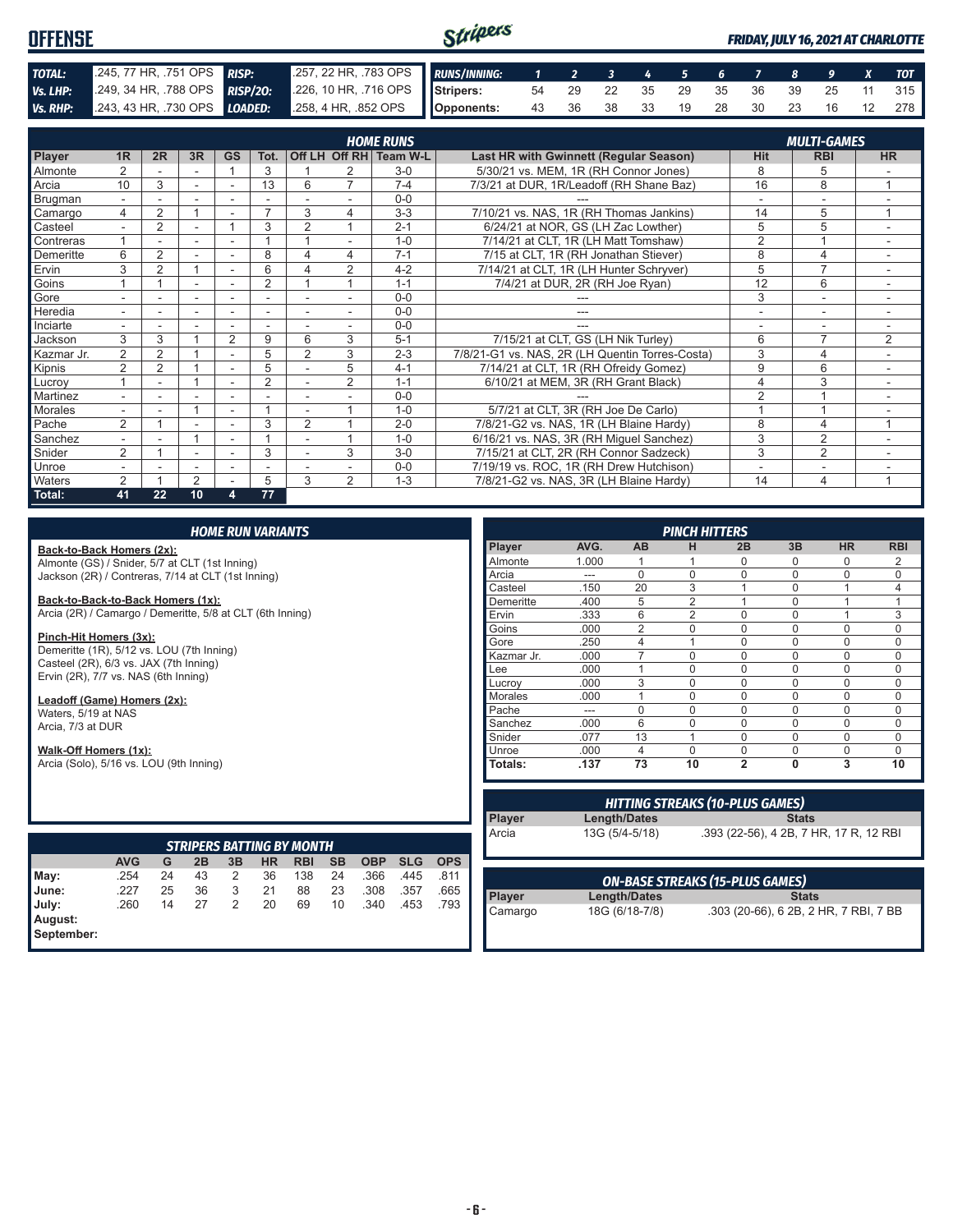# **9 RYAN CASTEEL** *- 1B/C - 30 YRS - CHATTANOOGA, TN*

*SEASON WITH GWN:*.240, 3 HR, 17 RBI, 0 SB, .718 OPS *HIT STREAK:* -3G (0-7) *7/15 at CLT:*DNP *SERIES:* .--- (0-0)

Stripers

- **• 2021 with GWN: 5/15-5/18:** Had 6 RBI in 3G span, including 5/15 vs. LOU (1 for-2, GW 3-run 2B, 3 RBI) and 5/16 vs. LOU (1-for-3, HR, 2 RBI) ... **6/2 vs. JAX:** Notched pinch-hit 2-run 2B ... **6/3 vs. JAX:** Hit pinch-hit 2-run HR (#2) ... **6/24 at NOR:** Crushed game-winning grand slam (#3) in 6-2 victory (1-for-4, 4 RBI), his 2nd career slam (first since 7/20/13 with Adv-A Modesto).
- **• Spring Training:** Did not play in Atlanta's MLB camp.
- **• 2020:** Was not on the Braves' 60-man player pool ... Did not play.
- **• 2019:** Played 118G with Double-A Mississippi, batting .263 (21 2B, 2 3B, 21 HR, 73 RBI, .811 OPS) ... Ranked 2nd in the Southern League in homers and RBI, 3rd in slugging (.477) ... Was his 2nd career 20-homer season (hit 22 in 2013).
- **• Acquired:** MiLB FA (3/14/21) ... Originally Colorado's 17th-round pick in 2010 out of Cleveland State Community College (Cleveland, TN).

#### **14 WILLIAM CONTRERAS** *- C - 23 YRS - PUERTO CABELLO, VZ*

*SEASON WITH GWN:*.381, 1 HR, 4 RBI, 0 SB, 1.077 OPS *HIT STREAK:* 4G (7-16) *7/15 at CLT:*1-4, R, BB, SO *SERIES:* .385 (5-13), HR, 3 R, 3 RBI

- **• 2021 with GWN: 7/8 vs. NAS:** Made his Triple-A debut (1-for-5, R) ... **7/10 vs. NAS:** Tallied his first Triple-A RBI (2-for-4, 2 2B, R, RBI) ... **7/14 at CLT:** Blasted his first Triple-A homer (solo, back-to-back with Alex Jackson, 3-for-5, 2 RBI).
- **• 2021 with ATL:** On the Braves' Opening Day roster ... Hit .204 (3 2B, 1 3B, 7 HR, 16 R, 21 RBI, .666 OPS) in 44G through 7/6 ... Optioned on 7/7.
- **• Spring Training:** .350, 3 2B, 1 HR, 5 R, 7 RBI in 17G with Atlanta.
- **• 2020:** Spent most of the year at the Alternate Training Site at Coolray Field ... Recalled by Atlanta for his MLB debut on 7/24 ... Hit .400 (4-for-10, 1 2B, 1 RBI) in 4G before being optioned on 7/29.
- **• 2019:** Between FLA and MIS, hit .255 (20 2B, 6 HR, 50 R, 39 RBI) in 110G ... Named a Florida State League Midseason All-Star.
- **• Bloodlines:** Older brother is Chicago Cubs' C Willson Contreras.
- **• Acquired:** NDFA (2/1/15) out of Puerto Cabello, Venezuela.
- **• MLB Career:** .217, 4 2B, 1 3B, 7 HR, 22 RBI, 0 SB in 48G with Atlanta (2020-21).

## **12 TRAVIS DEMERITTE** *- OF - 26 YRS - NEW YORK, NY*

*SEASON WITH GWN:*.314, 8 HR, 17 RBI, 1 SB, 1.136 OPS *HIT STREAK:* 7G (10-27)

- *7/15 at CLT:*2-4, HR, 2 R, RBI, BB, SO *SERIES:* .375 (3-8), 2 HR, 3 R, 2 RBI **• 2021 with GWN: Has homered in each of his first 2G since returning from IL on 7/11 (.375, 3-for-8, 2 HR, 2 RBI)** ... **5/4 at CLT:** Tallied 5 RBI (3-for-6, HR) to set a Gwinnett Opening Night record ... **5/8-5/12:** Homered in 3 straight games (#2-4), batting .400 (4-for-10, 4 RBI) in that span ... **6/10-7/10:** Was on the injured list.
- **• Gwinnett Career:** In 125G since 2019, batting .292 (124-for-425, 37 2B, 2 3B, 28 HR, 89 R, 90 RBI, 5 SB, .984 OPS) with the Stripers.
- **• Spring Training:** .133, 0 HR, 3 RBI, 1 SB, .467 OPS in 14G with Atlanta ... Outrighted to Gwinnett on 2/21 and signed to a MiLB contract.
- **• 2020:** Hit .172 with 1 2B, 4 RBI in 18G with Detroit ... DFA'd on 2/5/21.
- **• 2019:** Made his Triple-A debut with Gwinnett and was an IL All-Star (.286, 20 HR, 73 RBI, .944 OPS in 96G) ... Has 1 of the 9 20-HR seasons in GWN history Traded to Detroit on 7/31, made his MLB debut (.225, 3 HR, 10 RBI in 48G).
- **• Acquired:** Off Waivers from Detroit (2/12/21) ... Originally Texas' 1st-round pick (30th overall) in 2013 out of Winder-Barrow High School (Winder, GA).
- **• MLB Career:** .217, 8 2B, 2 3B, 3 HR, 14 RBI, 3 SB with Detroit (2019-20).

#### **18 PHILLIP ERVIN** *- OF - 28 YRS - MOBILE, AL*

*SEASON WITH GWN:*.195, 6 HR, 22 RBI, 8 SB, .686 OPS *HIT STREAK:* 2G (3-8)

- *7/15 at CLT:*1-3, 2B, R, 2 RBI, 2 BB *SERIES:* .375 (3-8), 2 2B, HR, 2 R, 4 RBI **• 2021 with GWN: 6/2 vs. JAX:** Hit decisive 3-run HR (#1) and tallied season-high 4 RBI (1-for-4, R) ... **6/13 at MEM:** Belted game-tying 2-run HR (#2) with 2 outs in the 9th of an eventual 7-6 loss (1-for-3, 1 R, 2 RBI) ... **7/7 vs. NAS:** Clubbed game-tying 2-run pinch-hit HR (#5, 1-for-1, 2 RBI).
- **• Spring Training:** .276, 0 HR, 2 RBI, 1 SB, .647 OPS in 18G with Atlanta ... DFA'd on 3/28, outrighted to the Alternate Training Site on 4/3.
- **• 2020:** Between Cincinnati and Seattle, hit .149 with 3 2B, 4 RBI, 1 SB in 37G ... DFA'd by the Reds (8/28), Mariners (12/16), and Chicago Cubs (2/20/21).
- **• Acquired:** Off waivers from the Chicago Cubs (2/22/21) ... Originally Cincinnati's 1st-round pick (27th overall) in 2013 out of Samford University (Homewood, AL).
- **• MLB Career:** .247, 26 2B, 8 3B, 17 HR, 68 RBI, 15 SB in 237G with CIN, SEA (2017-20) ... Talled 7 of his 8 career triples in 2019 (ranked 7th in NL).

## **8 RYAN GOINS** *- INF - 33 YRS - TEMPLE, TX*

*SEASON WITH GWN:*.263, 2 HR, 25 RBI, 2 SB, .707 OPS *HIT STREAK:* -1G (0-2) *7/15 at CLT:*0-2, R, 2 BB, SO *SERIES:* .222 (2-9), 2 R, RBI, SB

*FRIDAY, JULY 16, 2021 AT CHARLOTTE*

- **• 2021 with GWN: 5/4 at CLT:** Hit Gwinnett's first HR of the season (solo, 2-for-5, RBI) ... **5/12 vs. LOU:** Set season highs for hits (3-for-4) and RBI (3) ... **6/18-6/29:** Posted season-best 8G hitting streak (.400, 10-for-25, 1 2B, 3 R, 6 RBI) ... **7/4 at DUR:** Homered for the first time since Opening Night (2-run, #2, 1-for-4, 2 RBI).
- **• Triple-A Career:** Has played for BUF (2013-16), LHV (2018), CLT (2019), and GWN (2021) ... Was teammates with MGR Matt Tuiasosopo in 2014 with BUF.
- **• Spring Training:** .391, 2 2B, 0 HR, 5 RBI, 0 SB, .960 OPS in 16G with Atlanta.
- **• 2020:** Played in 14G with the Chicago White Sox, batting .000 (0-for-9, 4 R) ... Spent most of the year at the Alternate Training Site in Schaumburg, IL.
- **• Acquired:** MiLB FA (2/25/21) ... Originally Toronto's 4th-round pick in 2009 out of Dallas Baptist University (Dallas, TX).
- **• MLB Career:** .228, 71 2B, 12 3B, 22 HR, 158 RBI in 555G with TOR, KC, CWS (2013-20) ... Played for TOR in 2015-16 Postseasons (.146, 1 HR, 5 RBI in 14G).

#### **5 TERRANCE GORE** *- OF - 30 YRS - MACON, GA*

*SEASON WITH GWN:*.308, 0 HR, 0 RBI, 13 SB, .822 OPS *HIT STREAK:* -1G (0-4)

*7/15 at CLT:*PR, 0-0 *SERIES:* .--- (0-0)

- **• Leaderboard:** Entering 7/16, is among the Triple-A East top 10 in SB (T-5th, 13).
- **• 2021 with GWN:** Is 13-for-14 (92.9%) in stolen base attempts over 24G, has a pair of 2-steal games (5/18 at NAS, 6/18 vs. NAS) ... **6/9-G2 at MEM:** Stole 3rd and scored winning run in 8th inning of 3-1 victory ... **7/10 vs. NAS:** Notched seasonhigh 3 hits (3-for-3, 2B, R).
- **• Spring Training:** Did not play in Atlanta's MLB camp.
- **• 2020:** Logged 2G in his lone season with the Los Angeles Dodgers (0 PA).
- **• Acquired:** MiLB FA (2/18/21) ... Originally Kansas City's 20th-round pick in 2011 out of Gulf Coast Community College (Panama City, FL).
- **• MLB Career:** .224, 2 2B, 1 3B, 0 HR, 1 RBI, 40 SB in 102G with KC, CHC, LAD (2014-20) ... Played in the Postseason with KC (2014-15) and CHC (2018), going 0-for-2 with 3 R, 5 SB ... Won World Series with the Royals in 2015.

# **56 ALEX JACKSON** *- C - 25 YRS - SAN DIEGO, CA*

*SEASON WITH GWN:*.253, 9 HR, 24 RBI, 1 SB, .997 OPS *HIT STREAK:* 2G (2-9)

- *7/15 at CLT:*1-5, GS, R, 5 RBI, SO *SERIES:* .167 (2-12), 2 HR, 3 R, 7 RBI **• MLB Rehab:** Placed on Atlanta's 10-day IL on 5/2 (strained left hamstring) ...
- Moved to 60-day IL on 6/24 ... Assigned to rehab with Gwinnett twice (5/21, 6/30). **• 2021 with GWN: Has 14 XBH (9 HR) in his last 18G since 5/27 (.282, 20-for-71, 13 R, 24 RBI, 1.096 OPS)** ... **5/27 vs. MEM:** Set career highs in HR (3) and RBI (7) in 4-for-4 effort ... **6/9-G1 at MEM:** Belted GW 3-run HR (#5) in 5-4 win ... **7/2**
- **at DUR:** Notched his 7th career multi-HR game with GWN (2-for-5, 2 HR, 3 RBI). **• Gwinnett Career:** Of his 112 career hits with the Stripers, 67 (59.8%) have gone
- for extra bases (24 2B, 3 3B, 40 HR) ... Has an .843 OPS in 141G.
- **• 2021 with Atlanta:** Made the Braves' Opening Day roster for the first time in his career ... Hit .043 (1-for-23, 2 R) in 10G prior to the injury.
- **• Spring Training:** .194, 2 2B, 2 HR, 8 RBI, .716 OPS in 14G with Atlanta.
- **• 2020:** Spent most of the year at the Alternate Training Site in Gwinnett ... In 5G with Atlanta, batted .286 (2-for-7, 1 2B).
- **• Acquired:** Via trade with Seattle in exchange for RHP Max Povse and RHP Rob Whalen (11/28/16) ... Originally the Mariners' 1st-round pick (6th overall) in 2014 out of Rancho Bernardo High School (San Diego, CA).
- **• MLB Career:** .070, 1 2B, 2 R, 0 RBI in 19G with Atlanta (2019-21).

## **4 SEAN KAZMAR JR.** *- INF - 36 YRS - VALDOSTA, GA*

*SEASON WITH GWN:*.180, 5 HR, 17 RBI, 2 SB, .572 OPS *HIT STREAK:* -2G (0-9) *7/15 at CLT:*0-0, BB *SERIES:* .000 (0-9)

- **• 2021 with GWN: 5/25 vs. MEM:** Lined a walk-off single in the 9th for a 2-1 win, his first career walk-off RBI with Gwinnett ... **7/8-G1 vs. NAS:** Surpassed Joey Terdoslavich for 3rd on Gwinnett's career home run list (#42, 1-for-3, 2 RBI).
- **• Gwinnett Career:** Batting .264 (643-for-2438, 132 2B, 12 3B, 42 HR, 292 R, 287 RBI, 24 SB) in 711G over 8 seasons ... Leads in career G, AB, H, TB (925), 2B, R, RBI ... Ranks 2nd in career 3B (12) ... Ranks 3rd in career HR (42).
- **• 600 Club:** His 643 hits are 3rd in Richmond/Gwinnett history (Larry Whisenton leads with 657) ... Is one of 5 in RICH/GWN history with 600 hits.
- **• 2021 with ATL:** Contract selected on 4/17, has spent 2 stints with Atlanta (4/17- 4/23, 5/4-5/7), going 0-for-2 ... Pinch hit on 4/17 at the Chicago Cubs, marking his first MLB appearance in 4,589 days since 9/23/08 with San Diego ... The last player with a bigger gap between MLB appearances was Ralph Winegarner (13 years, 14 days between 6/23/36 with CLE and 7/7/49 with STL).
- **• Spring Training:** .409, 3 HR, 9 RBI, 0 SB, 1.415 OPS in 25G with Atlanta.
- **• 2020:** Was an NRI to Braves Spring Training, but not on 60-man player pool.
- **• Acquired:** MiLB FA (12/7/20) ... Originally San Diego's 5th-round pick in 2004 out of the College of Southern Nevada.
- **• MLB Career:** .195, 1 2B, 0 3B, 0 HR, 2 RBI in 22G with San Diego (2008) and Atlanta (2021).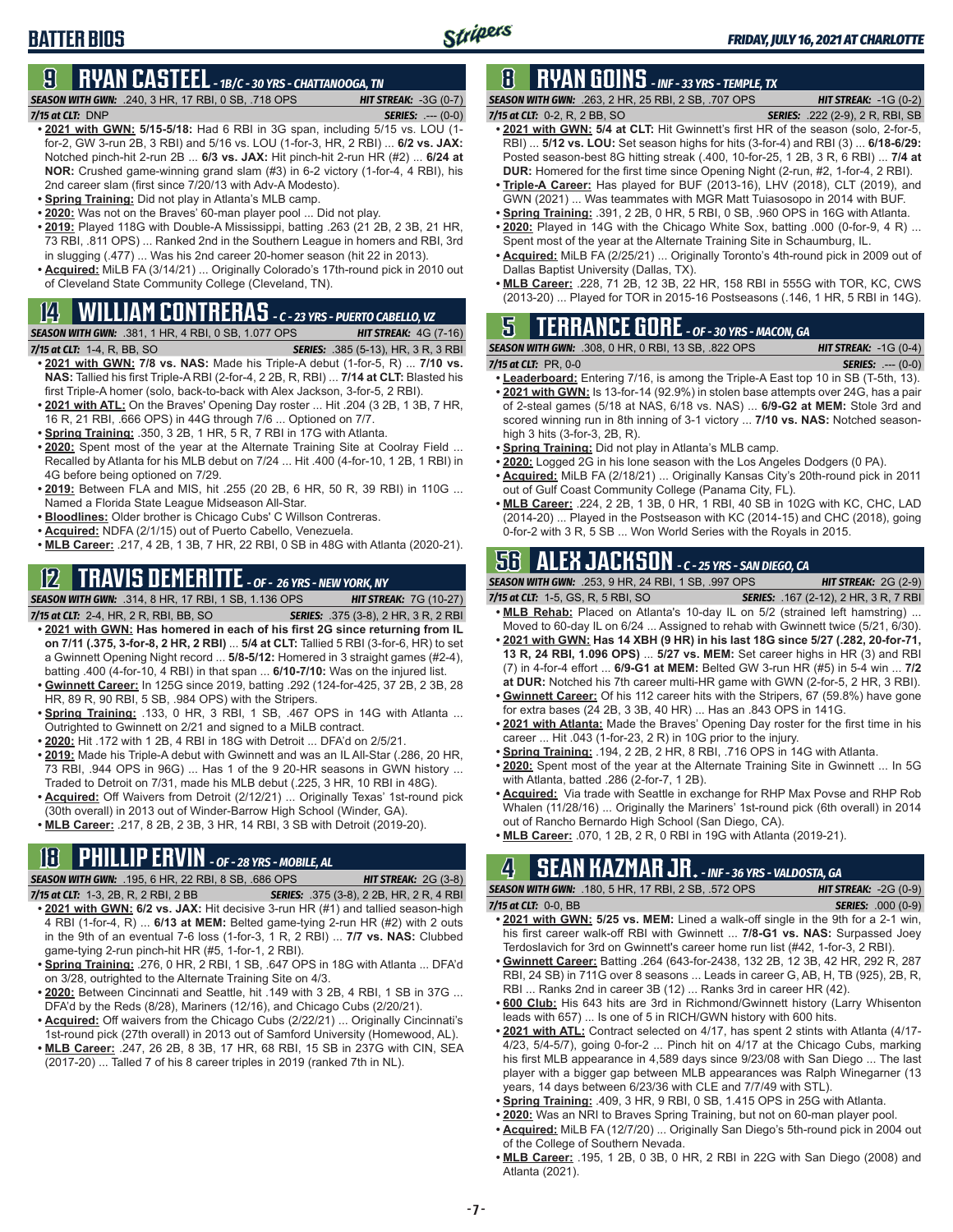# **22 JASON KIPNIS** *- INF - 34 YRS - NORTHBROOK, IL*

*SEASON WITH GWN:*.254, 5 HR, 16 RBI, 0 SB, .801 OPS *HIT STREAK:* 2G (4-10) *7/15 at CLT:*1-5, 3B, R, 2 SO *SERIES:* .267 (4-15), 2B, 3B, HR, 4 R, 2 RBI

- **• 2021 with GWN: Has 4 multi-hit efforts in last 8G, batting .306 (11-for-36, 2 2B, 1 3B, 2 HR, 8 R, 7 RBI, .908 OPS)** ... **5/28 vs. MEM:** Belted decisive 3-run HR (#1, 2-for-3, 3 RBI) ... **6/16 at NAS:** Hit game-winning HR (#2), a 2-run shot (2-for-4,, 2 RBI) ... **7/14 at CLT:** Fell a triple shy of the cycle (3-for-5, 2B, HR, 3 R, 2 RBI). **• Spring Training:** .241, 1 2B, 1 HR, 2 R, 3 RBI in 12G with Atlanta ... Released on
- 3/27, re-signed to MiLB deal on 3/29. **• 2020:** In his lone season with the Chicago Cubs, hit .237 (8 2B, 1 3B, 3 HR, 16 RBI, 1 SB) in 44G ... Played in 2G during the Postseason (0-for-3, 1 BB, 1 SO) ...
- Elected Free Agency on 10/28. **• Acquired:** MiLB FA (3/29/21) ... Originally Cleveland's 2nd-round pick in 2009 out
- of Arizona State University (Tempe, AZ). **• MLB Career:** .260, 260 2B, 24 3B, 126 HR, 545 RBI, 136 SB in 1,165G with CLE, CHC (2011-20) ... Was 2-time AL All-Star with the Indians (2013, 2015) ... Hit .192
- (3 2B, 1 3B, 4 HR, 9 RBI) in 26G during the Postseason with CLE (2013, 2016-18) and CHC (2020).

#### **20 JONATHAN MORALES** *- C - 26 YRS - ARROYO, PUERTO RICO*

*SEASON WITH GWN:*.119, 1 HR, 6 RBI, 0 SB, .303 OPS *HIT STREAK:* 1G (1-2)

**BATTER BIOS**

- *7/15 at CLT:*DNP *SERIES:* .--- (0-0) **• 2021 with GWN: 5/7 at CLT:** Tied his single-game career high with 5 RBI, going 2-for-6 with a 3-run HR (#1) in the 9th.
- **• Spring Training:** .250, 0 HR, 1 RBI, 0 SB, 1.200 OPS in 12G with Atlanta.
- **• 2020:** Spent entire year at Braves Alternate Site in Gwinnett (no MLB debut) ... Played for Caguas of the Puerto Rican Winter League (.394, 3 HR, 9 RBI in 13G), earning PWL Postseason All-Star honors.
- **• 2019:** Hit .240 (13 2B, 2 HR, 27 R, 25 RBI) in 80G between Double-A Mississippi and Gwinnett ... Logged 1 game during the IL Playoffs (0-for-1, BB).
- **• Acquired:** Braves' 25th-round pick in 2015 out of Miami-Dade Community College.

### **15 CRISTIAN PACHE** *- OF - 22 YRS - SANTO DOMINGO CENTRO, D.R.*

*SEASON WITH GWN:*.250, 3 HR, 15 RBI, 2 SB, .800 OPS *HIT STREAK:* 2G (3-9)

*7/15 at CLT:* DNP *SERIES:* .333 (3-9), 2B, 2 R, 2 RBI

**• MLB.com Prospect Ranks:** #1 (Braves Top 30), #10 (Top 100). **• 2021 with GWN: Hitting .393 (11-for-28, 1 2B, 1 HR, 6 R, 5 RBI, 1 SB, .969 OPS) with 5 multi-hit efforts in last 7G since 7/8** ... **5/29-6/1:** Assigned to rehab (right hamstring inflammation), played 1G before being activated/optioned on 6/2 ... **6/5 vs. JAX:** Went 3-for-6 with 2 2B, including game-tying 2-run 2B in 9th ... **6/10 at MEM:** Tallied his first career multi-HR game (3-for-5, 2 HR, 3 R, 4 RBI) ...

**6/30 at DUR:** Notched last-AB GWRBI single in 9th for 2-1 win (2-for-3, 2B, RBI).

- **• 2021 with ATL:** On Atlanta's Opening Day roster for the first time ... Hit .111 (3 2B, 1 HR, 6 R, 4 RBI) in 22G ... Placed on IL twice, on 4/14 and 5/14 ... Was at the Alternate Training Site from 4/24-4/30.
- **• Spring Training:** .184, 2 2B, 1 3B, 4 R, 3 RBI, 2 SB in 17G with Atlanta.
- **• 2020:** Spent most of the year at the Alternate Training Site ... Made his MLB debut on 8/21 vs. Philadelphia (1-for-4) ... Played just 2G during regular season (.250) ... Also made MLB Postseason debut (.182, 1 2B, 1 HR, 4 R, 4 RBI in 12G).
- **• 2019:** Between Mississippi (104G) and Gwinnett (26G), hit .277 (36 2B, 9 3B, 12 HR, 63 R, 61 RBI, 8 SB, .802 OPS) in 130G ... Named a Southern League Postseason All-Star and MLB All-Star Futures Game participant.
- **• Acquired:** NDFA (7/4/15) out of Santo Domingo Centro, D.R.
- **• MLB Career:** .119, 3 2B, 0 3B, 1 HR, 4 RBI, 0 SB in 24G with Atlanta (2020-21).

# **2 YOLMER SANCHEZ** *- INF - 29 YRS - MARACAY, VENEZUELA*

*SEASON WITH GWN:*.171, 1 HR, 13 RBI, 4 SB, .518 OPS *HIT STREAK:* -1G (0-3)

- *7/15 at CLT:*0-3, RBI, 2 BB, 3 SO, SB *SERIES:* .200 (2-10), 2B, 2 R, RBI, SB **• 2021 with GWN: 5/7 at CLT:** Went 3-for-5 with 3 runs, 3 RBI and Gwinnett's first triple of the year ... **6/9-G2 at MEM:** Stole home plate as part of a double-steal with Drew Waters, scored tying run in 3-1 win (1-for-2, R, SB) ... **6/16 vs. NAS:** After
- going 30G without a homer, launched his 1st of the year (3-run, 1-for-2, 3 RBI). **• Spring Training:** .190, 0 XBH, 2 RBI, 1 SB, .451 OPS in 15G with Baltimore ... DFA'd on 3/27, released on 3/30.
- **• 2020:** Played 11G with the Chicago White Sox, batting .313 (3 2B, 1 HR, 1 RBI, 1.164 OPS) ... Made his MLB Postseason debut in the ALWCS (1G, no at-bat).
- **• Acquired:** MiLB FA (3/31/21) ... Originally a NDFA with Chi. White Sox (5/29/09). **• MLB Career:** .245, 113 2B, 24 3B, 32 HR, 215 RBI, 30 SB in 657G with the Chi.
- White Sox (2014-20) ... Won an AL Gold Glove in 2019 (.987 FPCT at 2B).

# **26 TRAVIS SNIDER** *- OF/INF - 33 YRS - KIRKLAND, WA*

*SEASON WITH GWN:*.185, 3 HR, 6 RBI, 0 SB, .689 OPS *HIT STREAK:* 1G (1-4)

- *7/15 at CLT:* 1-4, HR, 2 R, 2 RBI, BB, SO *SERIES:* .250 (1-4), HR, 2 R, 2 RBI **• 2021 with GWN: 5/5-5/9:** Drew 8 walks in his first 3G ... **6/18 vs. NAS:** Homered for the first time since 5/7 at CLT, a solo shot (#2) as part of 6-run comeback in 8-7 win (1-for-3, 2 RBI) ... **7/15 at CLT:** Blasted go-ahead 2-run HR (#3) in 8th of 11-10 win (1-for-4, 2 RBI).
- **• Spring Training:** Did not play in Atlanta's MLB camp.
- **• 2020:** Signed by Miami on 7/24 and reported to the Marlins' Alternate Training Site in Jupiter, FL, but was released on 8/27 and did not reach the Majors.
- **• 2019:** Played for Triple-A Reno in Arizona's system (.294, 22 2B, 4 3B, 11 HR, 41 RBI, 3 SB, .899 OPS in 93G).
- **• Acquired:** MiLB FA (2/26/21) ... Originally Toronto's 1st-round pick (14th overall) in 2006 out of Henry M. Jackson High School (Mill Creek, WA).
- **• MLB Career:** .244, 100 2B, 7 3B, 54 HR, 212 RBI, 22 SB in 630G with TOR, PIT (2008-15) ... Played for PIT in the Postseason from 2013-15 (.250, 1-for-4 in 3G).

# **11 Drew WATERS** *- OF - 22 YRS - ATLANTA, GA*

*SEASON WITH GWN:*.254, 5 HR, 19 RBI, 15 SB, .753 OPS *HIT STREAK:* -1G (0-4) *7/15 at CLT:*0-4, R, 2 BB, 3 SO *SERIES:* .214 (3-14), 2B, 3 R, RBI

**• Leaderboard:** Entering 7/16, ranks among the Triple-A top 10 in SB (T-3rd, 15).

- **• MLB.com Prospect Ranks:** #2 (Braves Top 30), #25 (Top 100 Prospects). **• 2021 with GWN: Hitting .370 (17-for-46, 6 2B, 1 3B, 2 HR, 11 R, 9 RBI, 3 SB, 1.094 OPS) in 11G in since 7/2** ... **5/15-6/10:** Hit .316 (25-for-79, 4 2B, 3 HR, 16 R, 9 RBI, 6 SB, .906 OPS) in 21G ... **5/18 at NAS:** Recorded first career multi-HR game (3-for-5, 2 HR, 3 RBI) and became the first GWN player to homer from both sides of the plate since Mel Rojas Jr. (7/7/16 at CLT) ... **5/19 at NAS:** Fell a triple shy of the cycle in first 4-hit game at Triple-A (4-for-5, 2B, HR, 2 R, 2 RBI, 2 SB)
- 6/9-G2 at MEM: Lined RBI single in 8th (2-for-3, R, RBI) for last-at-bat 3-1 win. **• Futures Game:** Played for the NL Team in the 2021 SiriusXM All-Star Futures Game on 7/11 at Coors Field (1-for-1, BB) ... Was the 7th active Gwinnett player selected to the game (1st since RHP Touki Toussaint in 2018).
- **• Spring Training:** .500, 1 2B, 0 HR, 2 RBI, 1 SB in 4G with Atlanta.
- **• 2020:** Spent entire year at Braves Alternate Site in Gwinnett (no MLB debut).
- **• 2019:** Hit .309 (40 2B, 9 3B, 7 HR, 80 R, 52 RBI, 16 SB) in 134G with Double-A Mississippi and Gwinnett ... Won Southern League Batting Title (.319, best in MIS history) and Most Valuable Player (1st in MIS history) ... Ranked among MiLB top 5 in doubles (T-3rd, 40) and hits (5th, 163).
- **• Acquired:** Braves' 2nd-round pick in 2017 out of Etowah High School (Woodstock, GA) ... Named Gatorade Georgia Baseball Player of the Year in 2017.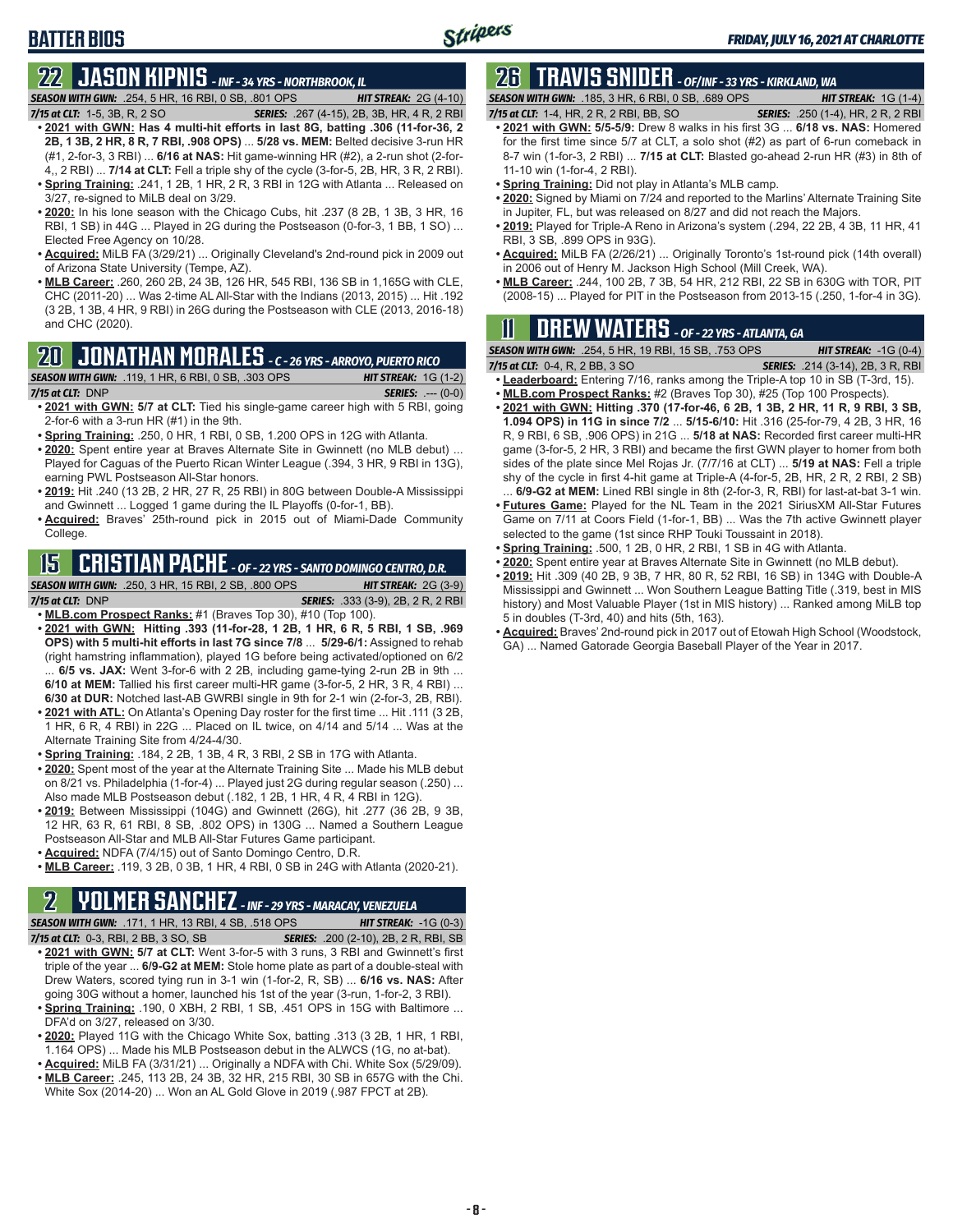#### **SEASON SUMMARY**

**DEFENSE:**

**INDIVIDUAL OFFENSE:**



#### **TEAM HIGHS & LOWS**

| <b>OFFENSE:</b>                                              |  |
|--------------------------------------------------------------|--|
|                                                              |  |
|                                                              |  |
|                                                              |  |
|                                                              |  |
|                                                              |  |
|                                                              |  |
|                                                              |  |
|                                                              |  |
|                                                              |  |
|                                                              |  |
|                                                              |  |
|                                                              |  |
|                                                              |  |
|                                                              |  |
|                                                              |  |
|                                                              |  |
| <b>PITCHING:</b>                                             |  |
|                                                              |  |
|                                                              |  |
|                                                              |  |
|                                                              |  |
|                                                              |  |
|                                                              |  |
|                                                              |  |
| Most Home Runs Allowed, Game 3 (7x, last: 7/7 vs. Nashville) |  |

Most Hit Batsmen, Game ..........................................................3 (6/11 at Memphis) Most Wild Pitches, Game ............................................ 3 (4x, last: 7/15 at Charlotte)

Most Double Plays Turned, Game .............................. 3 (4x, last: 7/14 at Charlotte) Most Triple Plays Turned, Game .......................................... 1 (6/5 vs. Jacksonville) Most Errors, Game ..................................................................3 (5/15 vs. Louisville) Most Stolen Bases Allowed, Game ...............................................4 (7/4 at Durham) Most Caught Stealing, Game .....................................1 (12x, last: 7/9 vs. Nashville)

**TEAM MISCELLANEOUS** Largest Margin of Victory........................................ 18 Runs (5/7 at Charlotte, 19-1) Largest Margin of Defeat ...........................................8 Runs (7/6 vs. Nashville, 0-8) Largest Comeback Win ................................... 6 Runs (6/18 vs. Nashville, 0-6, 8-7) Largest Blown Lead (Loss)...................... 3 Runs (3x, last: 7/4 at Durham, 3-0, 4-5) Longest Game, Innings .............................................................12 (5/4 at Charlotte) Longest Game, Time ..............................................................4:26 (5/4 at Charlotte) Longest 9.0-Inning Game, Time ............................. 3:41 (2x, last: 7/15 at Charlotte) Shortest 9.0-Inning Game, Time ..........................................2:09 (5/22 at Nashville) Largest Home Attendance .................................................. 5,454 (7/9 vs. Nashville) Largest Road Attendance .................................................10,716 (5/22 at Nashville) Longest Total Delay............................................................ 1:30 (7/11 vs. Nashville) Long Multi-Game Scoring Drought .........................................18 Innings (5/22-5/25) Long Multi-Game Scoreless Streak ..........................................16 Innings (6/9-6/11)

#### **INDIVIDUAL HIGHS & LOWS**

| <u>HITTING (GAME):</u>  |                                                                         |
|-------------------------|-------------------------------------------------------------------------|
|                         |                                                                         |
|                         |                                                                         |
|                         |                                                                         |
|                         |                                                                         |
|                         |                                                                         |
|                         |                                                                         |
|                         |                                                                         |
|                         |                                                                         |
|                         |                                                                         |
|                         |                                                                         |
|                         |                                                                         |
|                         |                                                                         |
|                         | Caught Stealing……………………………………… 1 (18x, last: Pache, 7/10 vs. Nashville) |
|                         |                                                                         |
| <b>PITCHING (GAME):</b> |                                                                         |
|                         |                                                                         |
|                         |                                                                         |
|                         |                                                                         |
|                         |                                                                         |
|                         |                                                                         |
|                         |                                                                         |

| Low-Run 9.0 IP CG …………………………………………………………………………………None |
|-------------------------------------------------------|
|                                                       |

#### **DEFENSE (GAME):**

#### **STREAKS**

| OFFENSIVE (LONGEST IN 2021 ONLY): |  |  |  |
|-----------------------------------|--|--|--|
|-----------------------------------|--|--|--|

#### **PITCHING (LONGEST IN 2021 ONLY):**

#### **LAST TIME IT HAPPENED (GWINNETT REGULAR-SEASON HISTORY)**

|                                                        | Homers, Both Sides of Plate  Drew Waters (5/18/21 at Nashville)            |
|--------------------------------------------------------|----------------------------------------------------------------------------|
|                                                        |                                                                            |
|                                                        |                                                                            |
|                                                        | Back-to-Back-to-Back Homers  Arcia/Camargo/Demeritte (5/8/21 at Charlotte) |
|                                                        |                                                                            |
|                                                        |                                                                            |
|                                                        |                                                                            |
|                                                        |                                                                            |
|                                                        |                                                                            |
|                                                        |                                                                            |
|                                                        |                                                                            |
|                                                        |                                                                            |
|                                                        |                                                                            |
|                                                        |                                                                            |
|                                                        |                                                                            |
| <b>INDIVIDUAL PITCHING:</b><br>0.0 Inning Dorfoot Camp | Nover                                                                      |

| 9.0-Inning No-Hitter (Solo)Todd Redmond (5/28/10 at Louisville)                 |  |
|---------------------------------------------------------------------------------|--|
| 9.0-Inning No-Hitter (Comb.)  Wooten/Marksberry/Ramirez (6/30/16 at Louisville) |  |
|                                                                                 |  |
|                                                                                 |  |
| 21 Consecutive Saves Converted Jairo Asencio (9/6/09-8/8/11)                    |  |
| 25.0-Inning Scoreless Streak Stephen Marek, 25.1 IP (6/6/10-8/2/10)             |  |
|                                                                                 |  |

| <b>TEAM OFFENSE:</b>  |  |
|-----------------------|--|
|                       |  |
|                       |  |
|                       |  |
|                       |  |
|                       |  |
|                       |  |
|                       |  |
|                       |  |
|                       |  |
|                       |  |
|                       |  |
|                       |  |
|                       |  |
|                       |  |
| <b>TEAM PITCHING:</b> |  |
|                       |  |
|                       |  |
|                       |  |
|                       |  |
|                       |  |
|                       |  |
|                       |  |
|                       |  |

#### **TEAM DEFENSE:**

| Turn a Triple Play 6/5/21 vs. Jacksonville (Camargo-Kipnis-Snider) |
|--------------------------------------------------------------------|
|                                                                    |

#### **TEAM MISCELLANEOUS:**

| 21-Run Margin of Defeat…………………………………7/13/12 at Louisville (Lost 1-22) |
|-----------------------------------------------------------------------|